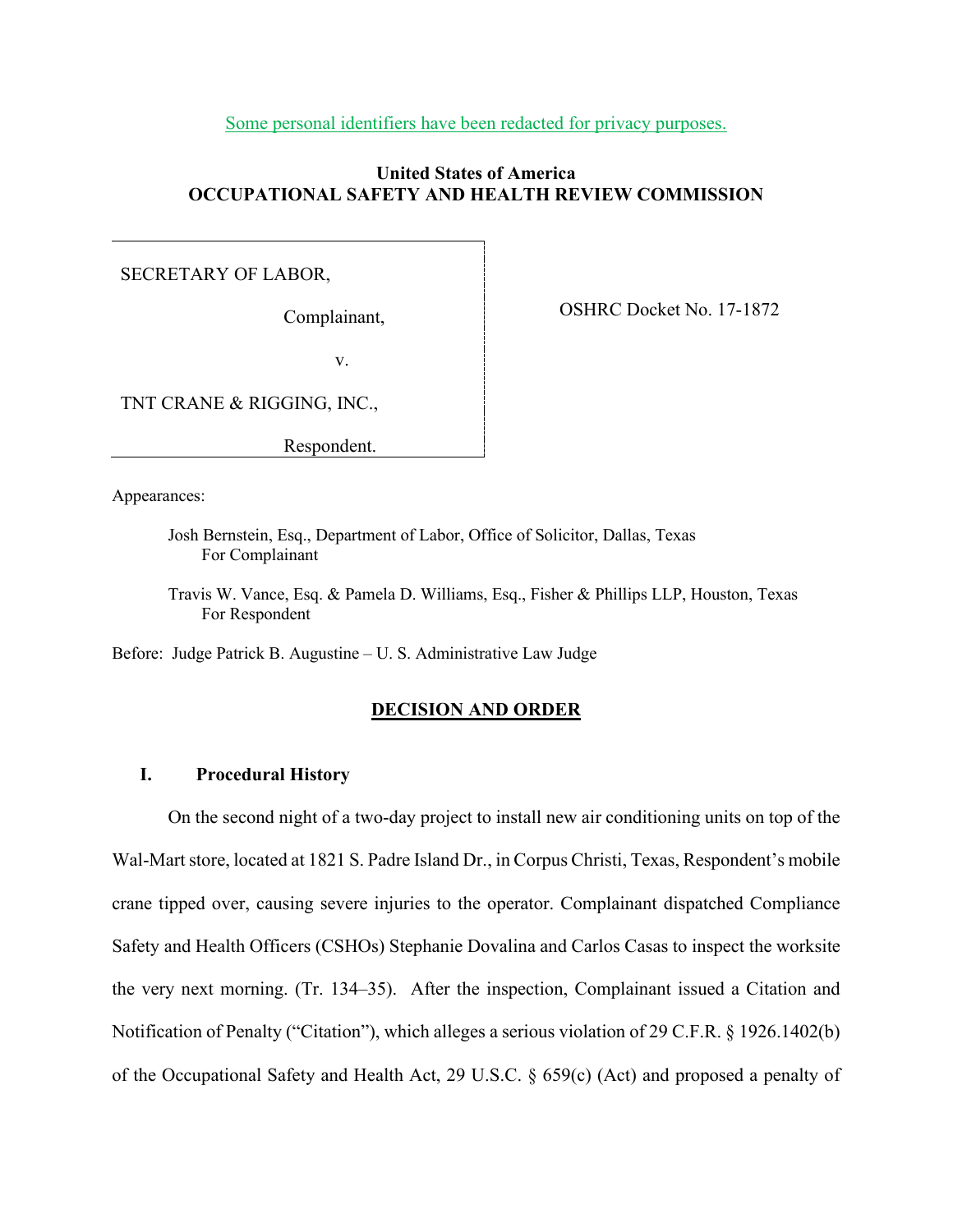\$[1](#page-1-0)2,675.00 for Citation 1, Item  $1(a)$ .<sup>1</sup> (Ex. C-1 at 6). Respondent timely contested the Citation, bringing this matter before the Occupational Safety and Health Review Commission ("Commission").

A trial was held on December 3–4, 2018, in Houston, Texas. The following individuals testified: (1) Santos Gil, Daytime Superintendent for Better Built Enterprises, the project's general contractor; (2) Marty Campbell, Nighttime Superintendent for Better Built Enterprises; (3) Raymond Bucher, former operator/truck driver/rigger for Respondent; (4) CSHO Stephanie Dovalina; (5) [redacted], Respondent's crane operator; (6) Isidro Rodriguez, a rigger for Respondent; (7) Troy Pierce, Respondent's Vice-President of Health, Safety and Environment; and (8) Matthew Gardiner, Respondent's proffered expert.<sup>[2](#page-1-1)</sup> Both parties timely submitted posttrial briefs for the Court's consideration.

After considering the record, the parties' respective arguments, and the law, the Court finds Respondent failed to provide adequate support for the mobile crane pursuant to the manufacturer's specifications. Accordingly, the Citation and Notification of Penalty, as amended, shall be affirmed.

### **II. Stipulations & Jurisdiction**

The parties stipulated to jurisdictional and legal matters, which were submitted by the parties as Joint Exhibit 1.<sup>[3](#page-1-2)</sup> Based on the parties' stipulations, the Court finds the Commission has jurisdiction over the matter pursuant to Section 10(c) of the Act, 29 U.S.C.  $\S$  659(c). Further, the

<span id="page-1-0"></span><sup>1.</sup> Citation 1, 1a is the only remaining citation item from the original Citation and Notification of Penalty. The remaining citation items were withdrawn by Complainant via joint motion, which was approved by the Court on August 31, 2018. (Exs. J-2, J-3).

<span id="page-1-2"></span><span id="page-1-1"></span><sup>2.</sup> After *voir dire*, the Court determined Mr. Gardiner was only brought in to proffer his interpretation of the cited standard. The Court determined such testimony would not aid in its determination of the issues, and Respondent decided not to pursue Mr. Gardiner's testimony on the technical matters of ground pressure and standard operating procedures in the industry. (Tr. 471–485). Accordingly, Respondent withdrew Mr. Gardiner as an expert. (Tr. 485). 3. Subsequent references to the parties' Joint Stipulations will indicate the source and specific stipulation, e.g., "Stip. No. ".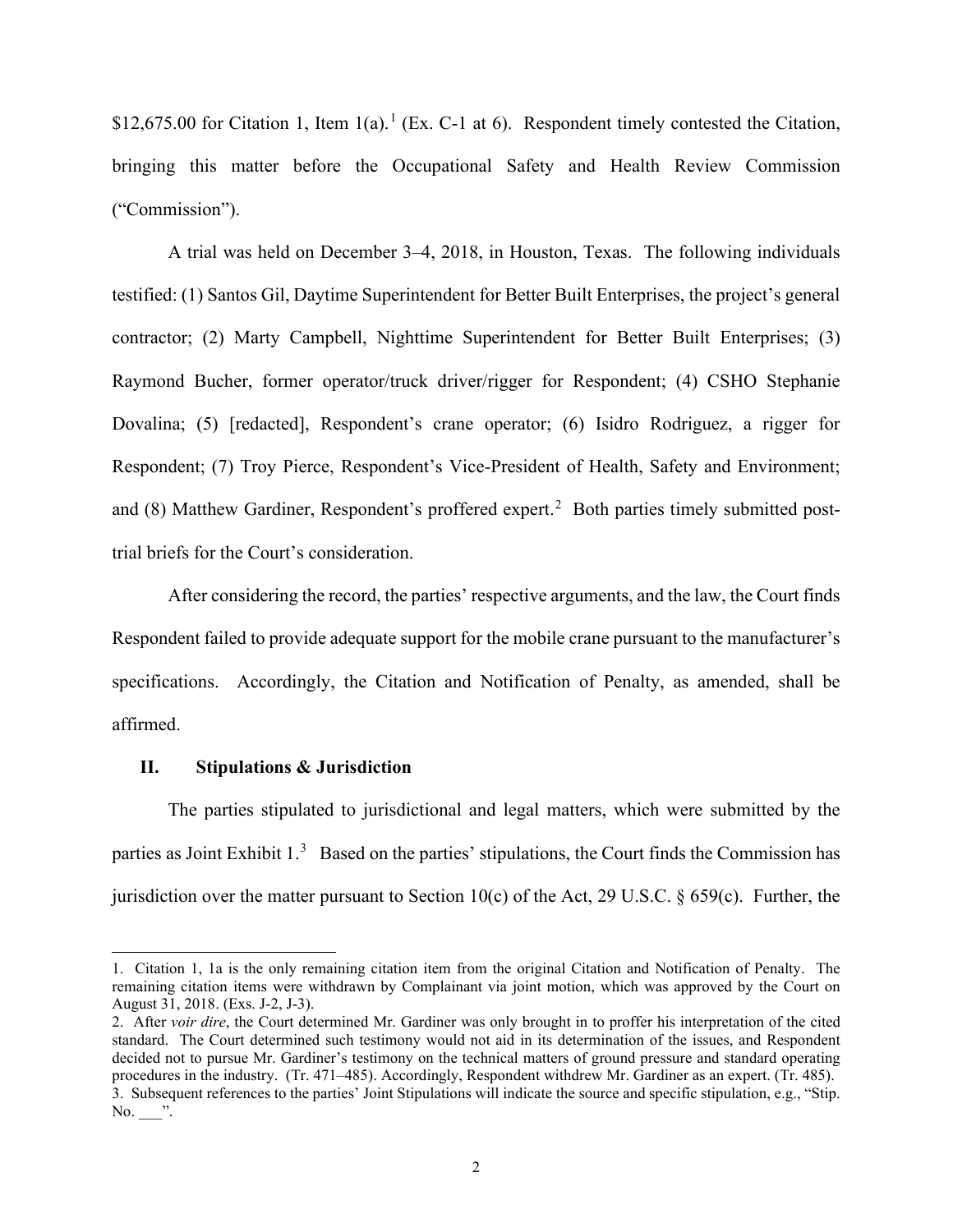Court finds Respondent was an employer engaged in a business and industry affecting interstate commerce within the meaning of sections 3(3) and 3(5) of the Act, 29 U.S.C. § 652(5). *Slingluff v. OSHRC*, 425 F.3d 861, 866–67 (10th Cir. 2005).

#### **III. Factual Background**

Better Built Enterprises (BBE) was hired by Wal-Mart to install new air conditioning units on the roof of its store in Corpus Christi, Texas. (Tr. 52). BBE hired Respondent to lift the new air conditioning units to the roof and remove the old ones. (Tr. 52). According to Raymond Bucher, the lift portion of this project was scheduled to take place after midnight over the course of two nights. (Tr. 112; Ex. C-19). The scheduling was designed to minimize customer impact and because, on the second night, the crane had to be placed at the entrance to the store. (Tr. 112, 260; Ex. C-19). The crane tipped over on the second night of lifting, just outside the main entrance. (Tr. 59–60; Ex. C-7).

### **A. Pre-planning**

Prior to conducting the lifts, Santos Gil from BBE met with a representative from the HVAC contractor<sup>[4](#page-2-0)</sup> and a representative from Respondent to walk around the worksite, identify the air conditioning units to be replaced, and assess what kind of crane would fit the needs of the job and where it should be located for the lifts. (Tr. 39–40). After the meeting, Respondent created a preliminary lift plan, which showed where the crane should be placed and the swing radius of the boom during the individual lifts. (Tr. 43; Ex. C-19). According to Gil, he reviewed the plan Respondent sent to him and updated it with elements designed to protect the general public. (Tr. 43). Specifically, he lined out where orange fencing would be placed to prevent the public, including customers and Wal-Mart employees, from entering areas where they would be exposed

<span id="page-2-0"></span><sup>4.</sup> The HVAC contractor was A/C Tech; no one from that company testified at trial.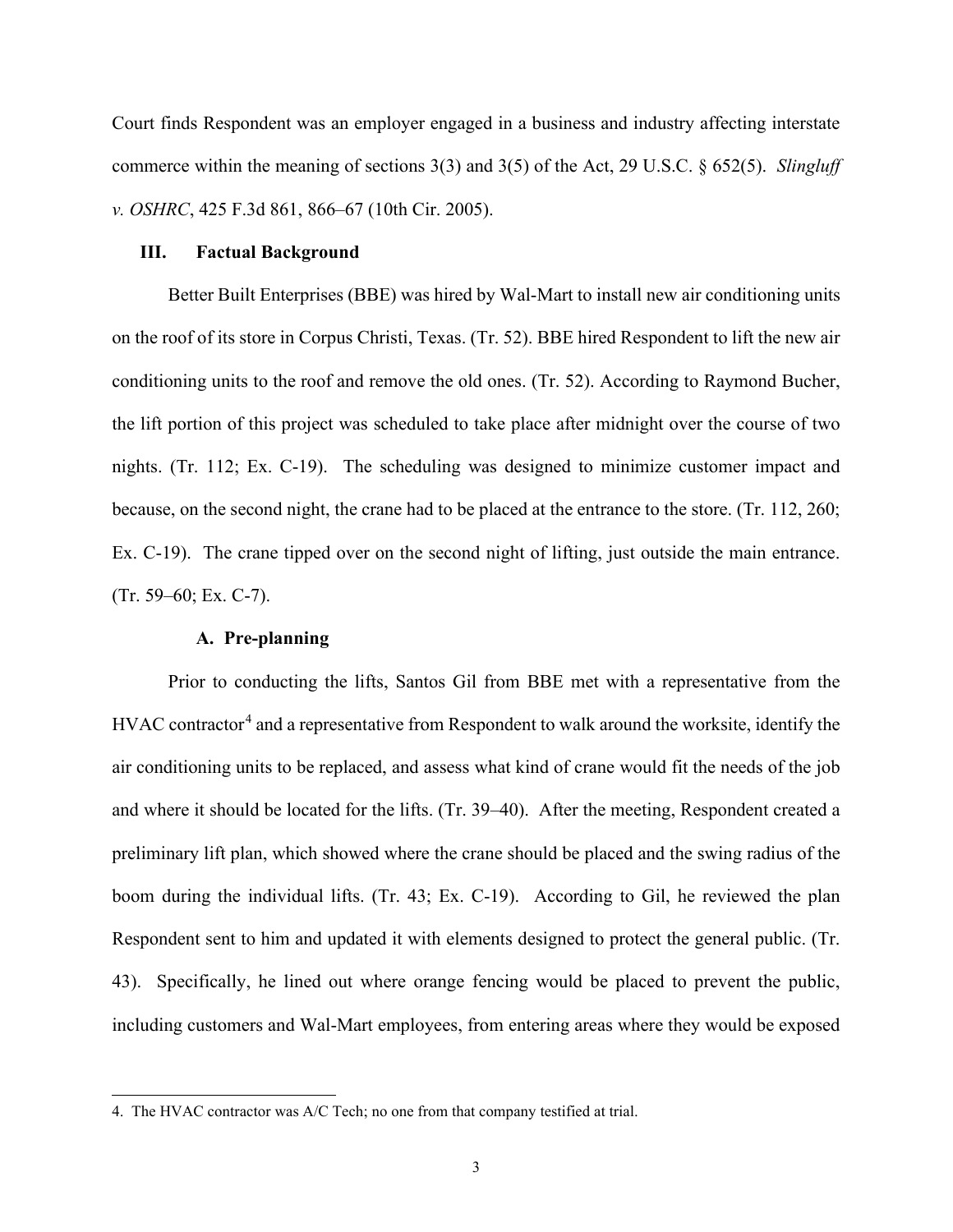to the work occurring on the roof overhead. According to Gil, neither he nor anyone from TNT discussed or asked about the ground conditions at the two locations where the crane would be operating. (Tr. 40).

# **B. First Night**

On the first night, [redacted] and his crew met at Respondent's Corpus Christi yard and traveled to Wal-Mart with haul trucks and a 265-ton Liehberr mobile crane. (Tr. 69). According to Ray Bucher, [redacted] was spotting the crane on the backside of the store, near the automotive department, when the rest of the crew pulled up in the haul trucks with all the necessary equipment. (Tr. 70). Bucher and the rest of the crew followed suit by spotting the haul trucks in the appropriate locations. (Tr. 70). Once the trucks and the crane were in position, the crew started to set up the crane for the lift. (Tr. 70).

In a nutshell, the crane is supported and balanced with a combination of counterweights, outriggers, and steel mats, each of which is roughly 6-foot by 6-foot and weighs approximately 4000 pounds. (Tr. 76, 184). The outriggers, which have "feet" or "floats" at the bottom, extend outward from the mobile crane and are set upon the mats, which distribute the load of the crane over a larger surface area to prevent the foot of the outrigger from sinking into the surface the crane is parked on. (Tr. 86). The counterweights, as the name implies, stabilize the crane by counteracting the weight and force imposed by the boom and the load being lifted.

According to Bucher, who was qualified to operate the crane at issue, the crew started by setting the crane on half outriggers without counterweights and without the crane's boom being scoped out.<sup>[5](#page-3-0)</sup> (Tr. 73–74). Then, Bucher testified, [redacted] used the crane to offload the mats and set them beside the outriggers, which were then fully spread out and set down on the mats. (Tr.

<span id="page-3-0"></span><sup>5.</sup> Bucher referred to this set-up as running the crane "bare". (Tr. 88).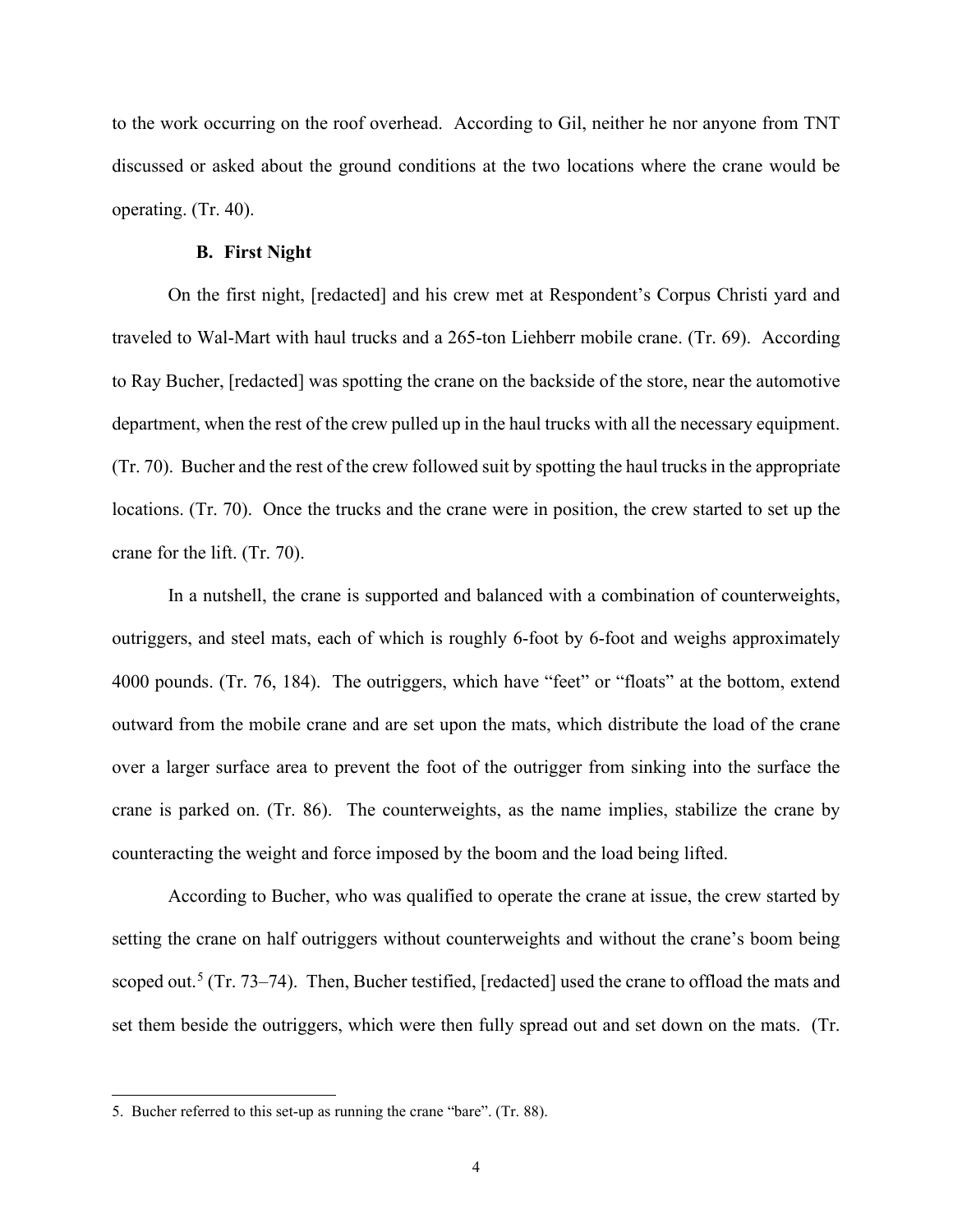73). This was confirmed by one of the riggers, Isidro Rodriguez, who testified that [redacted] unloaded the mats with the crane, and all four were placed under the outrigger feet prior to lifting the air conditioning units. (Tr. 311).

Typically, prior to performing a lift, the crew gathers to discuss the lift and the associated safety issues to develop a Job Safety Analysis (JSA). (Tr. 305). Both Bucher and Rodriguez testified that they did not have their customary Job Safety Analysis (JSA) meeting prior to either of the lifts. (Tr. 70–71, 303). Instead, the riggers testified they discussed safety issues on their own prior to starting. (Tr. 303–304). [redacted] testified that everyone participated in the JSA discussion, even though he was the only one that signed it. (Tr. 202, 303–304; Ex. C-28)

 Santos Gil, the daytime superintendent for BBE, testified that he did not observe the crew setting up the crane; instead, he just verified [redacted]'s operating license and went home. (Tr. 46–47). Marty Campbell, the nighttime superintendent, testified the crane crew was parked near the automotive center and was beginning the set-up process when he arrived. (Tr. 57). Everyone from BBE and Respondent remarked that the area where the crane was parked was a combination of asphalt and concrete; no one observed any adverse conditions, nor were they informed of any hazards hidden below the surface. (Tr. 52–53, 116, 206). During their discussions, nobody from TNT or BBE brought up the issue of ground conditions at either of the proposed lift locations. (Tr. 52).

At the end of the first night, the crew prepared for the second night by equipping the crane with a jib, which extends the reach of the crane. (Tr. 200, 312). This was necessary because the location at the front of the store was farther away from the location where the air conditioning units were to be installed. (Tr. 312–313).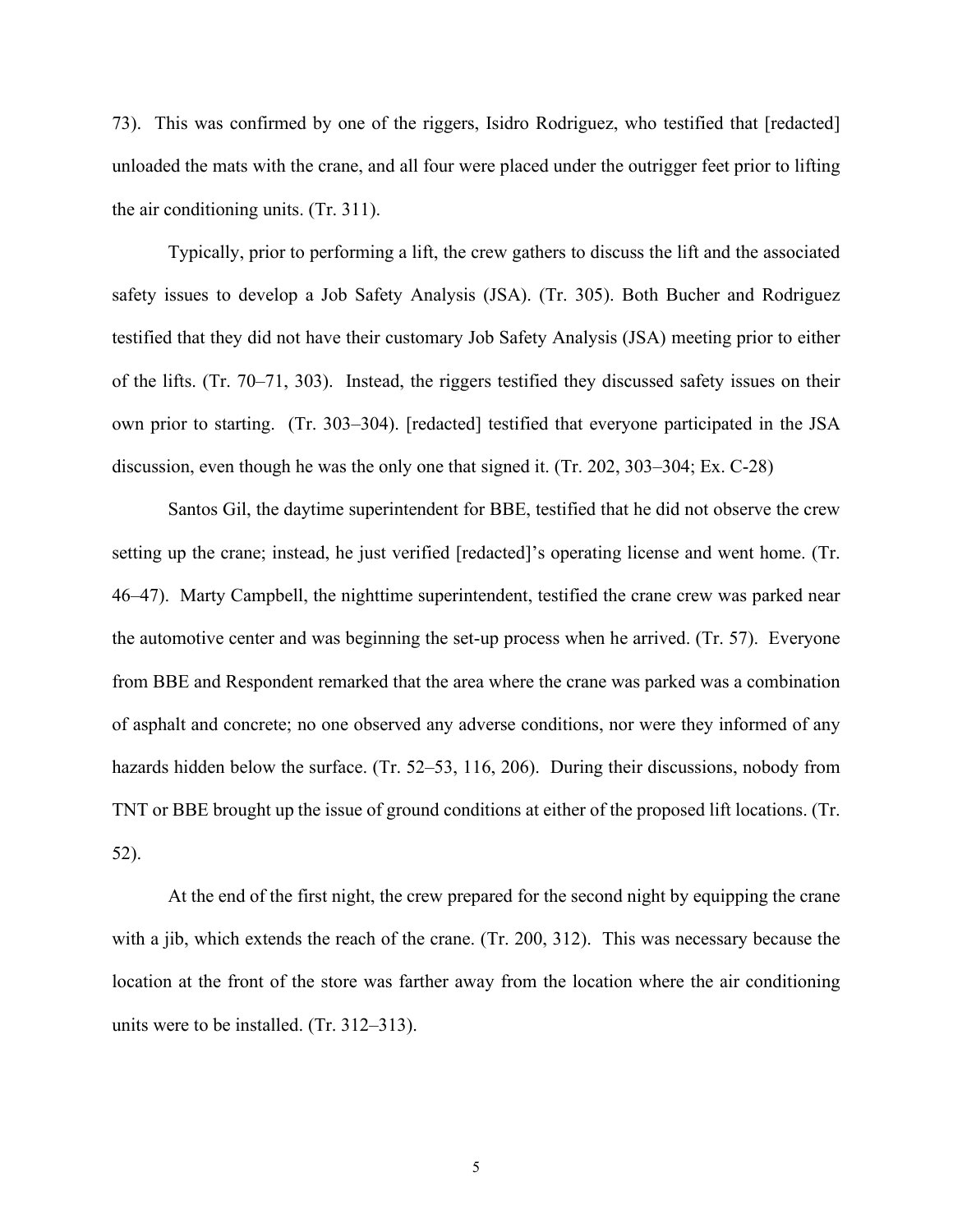### **C. Second Night**

On the second night, the crew moved the crane and trucks to the front side of the store. (Tr. 90). Once it was parked, the crane was equipped with the jib, fully loaded with 119,000 pounds of counterweights, and sitting on half outriggers. (Tr. 88). Although the crew did not conduct a job safety analysis, they all understood that a forklift operator hired by BBE would be setting down the mats for the outriggers. (Tr. 90–91, 113, 201, 319). As the crew was setting up, the forklift operator, who was accompanied by one of Respondent's riggers, set down two of the mats near the outriggers. (Tr. 315). According to Bucher, the forklift operator and the rigger went to the back of the store to retrieve two additional mats, after which they planned on setting them underneath the outrigger feet. (Tr. 90–92). According to Rodriguez and Bucher, the forklift operator only had capacity for two mats at one time and had to make two trips in order to safely deliver the mats. (Tr. 92, 315).

[redacted], who either did not hear the forklift operator or did not understand, became impatient and decided to set the mats using the crane.<sup>[6](#page-5-0)</sup> (Tr. 318–19). He swung the cab of the crane, which was fully loaded with 119,000 pounds of counterweights and equipped with the jib extension, to pick up the mats. (Tr. 110). As the rear of the crane traveled over the top of the rear outriggers, which were not equipped with mats, the foot of one of the rear outriggers pierced the concrete and caused the crane to tip backwards, where it came to rest on the counterweights on top of the asphalt and concrete. (Tr. 95; Exs. C-6, C-7). As it started to tip, [redacted] exited the cab in an attempt to get out before the crane rolled over and was struck by the pill ball at the end of the crane's cable and was knocked to the ground. (Tr. 393–94).

<span id="page-5-0"></span><sup>6. [</sup>redacted] testified the forklift driver told him he could not set the mats where they needed to be, so he decided to do it for himself. (Tr. 201). This is inconsistent with the overwhelming weight of the testimony and the fact that one of the rigging crew members was assisting the forklift operator with the mat retrieval. Accordingly, the Court disregards this testimony.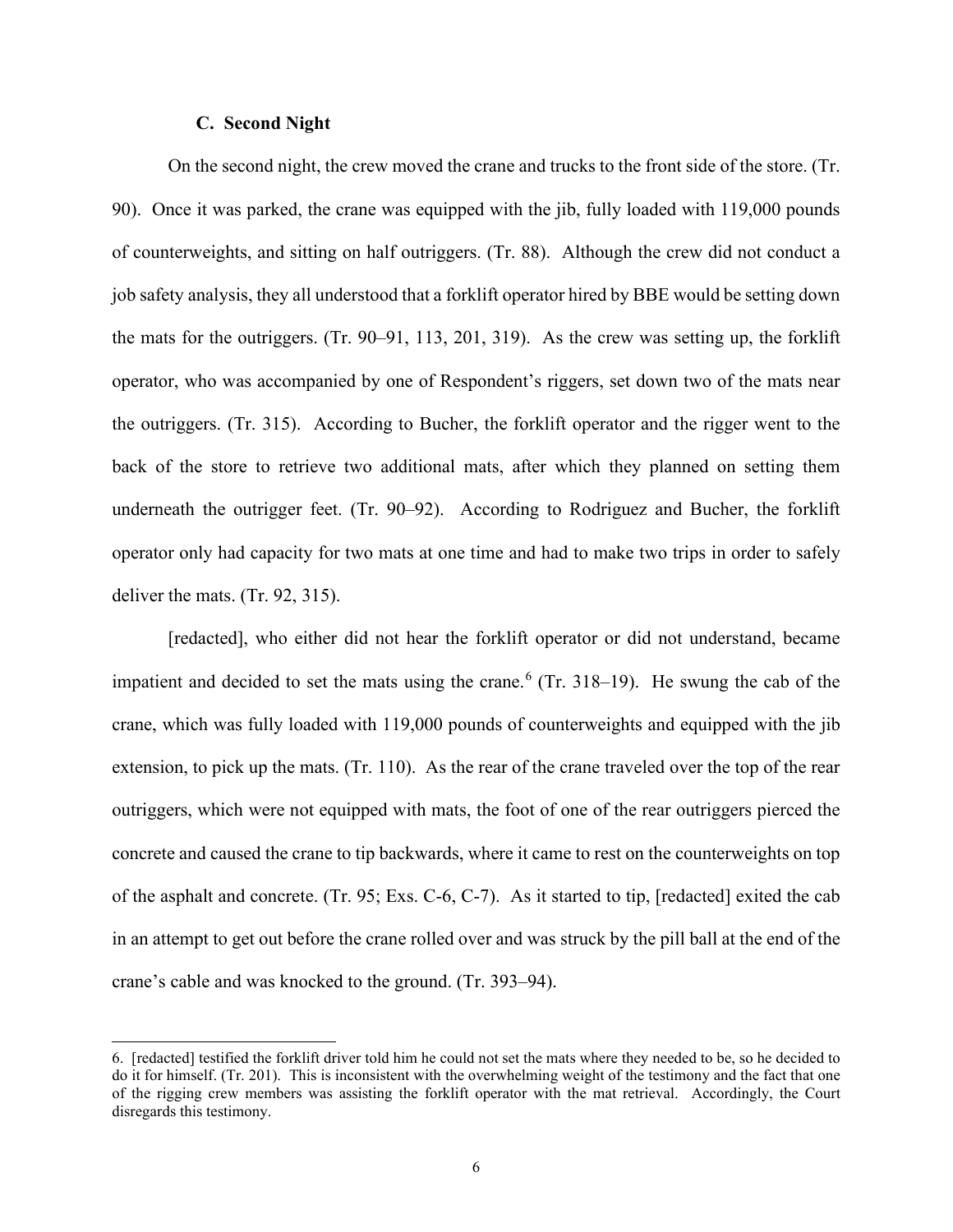Both Rodriguez and Bucher expressed surprise that [redacted] decided to set the mats with the crane configured as it was; in fact, both of them expected he would set down the counterweights before swinging the cab over half-extended outriggers without adequate ground support. (Tr. 111, 320–21). Neither of them understood why [redacted] was in such a hurry, because it was before midnight, which was the designated start time, and the process for removing the weights and pinning back the jib would not have put them behind schedule, nor, for that matter, would waiting for the forklift operator to return. (Tr. 111–112, 319, 408). Bucher, who had experience operating this specific crane, said that [redacted]'s maneuver was prohibited by both the crane manual and TNT policy.<sup>[7](#page-6-0)</sup> (Tr. 104–105).

# **D. Recovery Efforts and Subsequent Investigations**

The recovery operation to upright the tipped crane began shortly after midnight on the second night. (Tr. 46). Respondent brought in two cranes that were placed along either side of the tipped crane. (Tr. 48; Ex. C-7 at 11). The recovery cranes were both located on the asphalt portion of the parking lot and their outriggers were placed on steel mats; neither of them experienced any issues with the ground conditions. (Tr. 116).

CSHOs Dovalina and Casas arrived at the worksite the next morning. CSHO Dovalina testified that they did not want to interfere with the recovery efforts, so they briefly collected contact information from Troy Pierce, took some photographs of the accident scene, and made contact with BBE and the HVAC subcontractor, A/C Tech. (Tr. 131; Ex. C-6). Later on, CSHO Dovalina contacted Pierce to request documents and schedule interviews with the employees that were present for the tip-over; however, due to his injuries, [redacted] was not available to be

<span id="page-6-0"></span><sup>7. [</sup>redacted] testified he has previously set mats with the crane in this configuration and was not aware it was against TNT policy or the crane manual. (Tr. 185–188).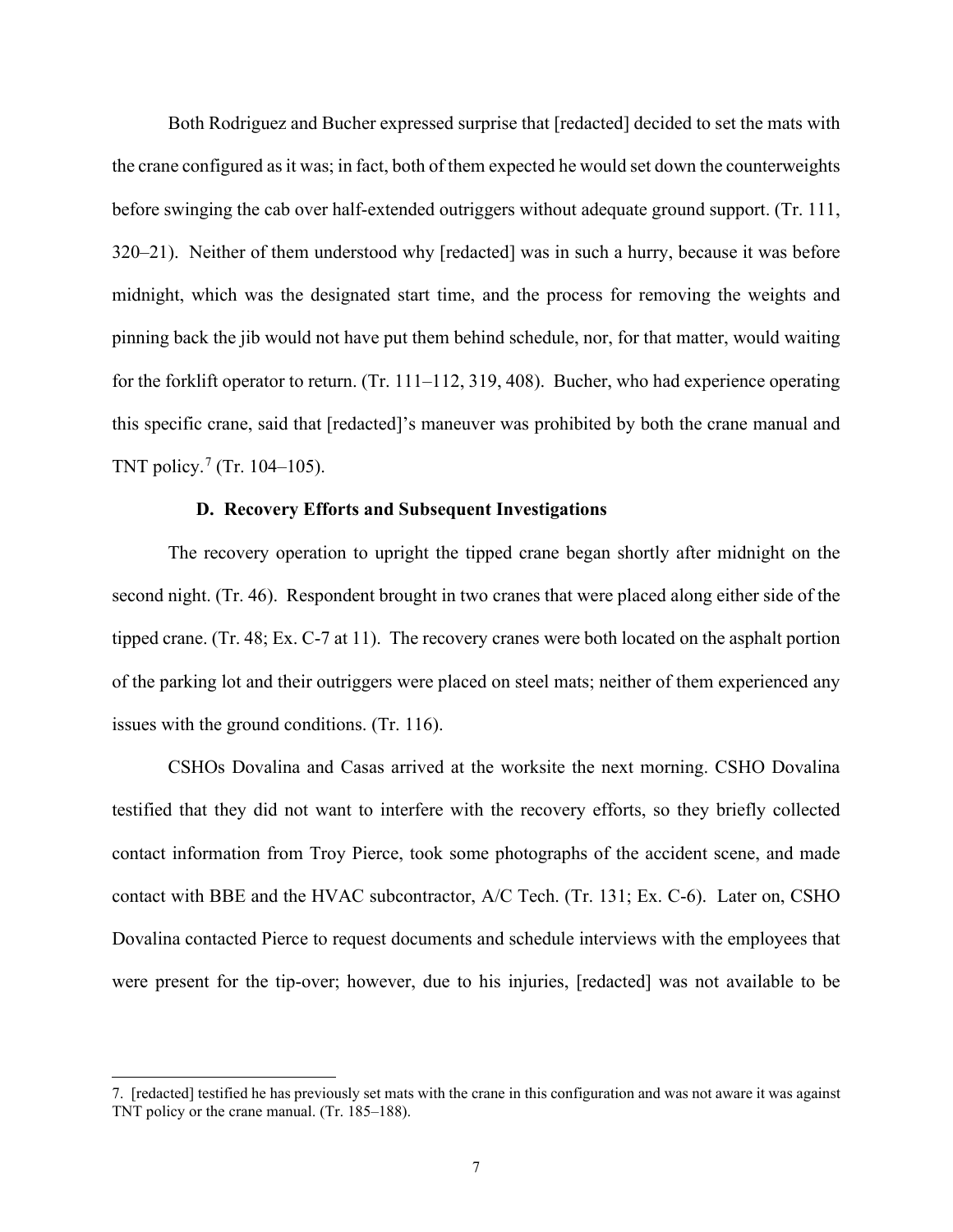interviewed. (Tr. 131, 253). Based on the information she gathered and research performed on cranes, CSHO Dovalina recommended and Complainant issued the following Citation item.

# **IV. Discussion**

# **A. Law Applicable to Alleged Violation of Section 5(a)(2)**

To establish a violation of an OSHA standard pursuant to Section 5(a)(2) of the Act, Complainant must establish: (1) the standard applies; (2) the terms of the standard were violated; (3) employees were exposed to the hazard covered by the standard; and (4) the employer had actual or constructive knowledge of the violation (i.e., the employer knew or, with the exercise of reasonable diligence, could have known of the violative condition). *Atlantic Battery Co.*, 16 BNA OSHC 2131, 2138 (No. 90-1747, 1994).

Complainant has the burden of establishing each element by a preponderance of the

evidence. *See Hartford Roofing Co.*, 17 BNA OSHC 1361 (No. 92-3855, 1995). "Preponderance

of the evidence" has been defined as:

The greater weight of the evidence, not necessarily established by the greater number of witnesses testifying to a fact *but by evidence that has the most convincing force*; superior evidentiary weight that, though not sufficient to free the mind wholly from all reasonable doubt, is still sufficient to incline a fair and impartial mind to one side of the issue rather than the other.

Black's Law Dictionary, "Preponderance of the Evidence" (10th ed. 2014) (emphasis added).

# **1. Citation 1, Item 1a**

Complainant alleged a serious violation of the Act in Citation 1, Item 1 as follows:

29 CFR 1926.1402(b): The equipment was assembled or used without ensuring that ground conditions were firm, drained, and graded to a sufficient extent so that, in conjunction (if necessary) with the use of supporting materials, the equipment manufacturer's specifications for adequate support and degree of level of the equipment were met:

 On or about March 23, 2017, at this location, the employer did not ensure that equipment was assembled and/or operated on ground that could support the mobile crane structure.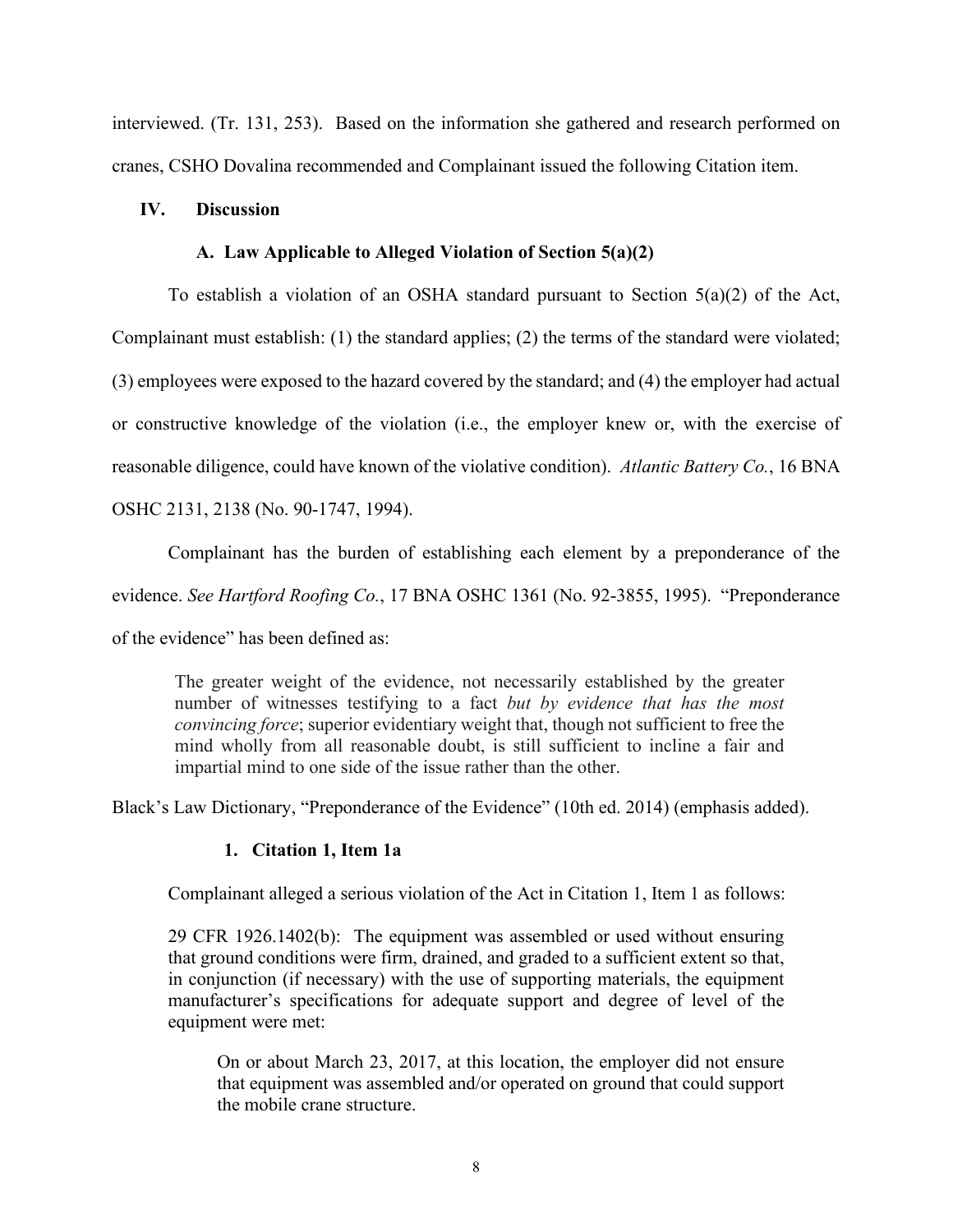*See* Citation and Notification of Penalty at 6.

The cited standard provides:

The equipment must not be assembled or used unless ground conditions are firm, drained, and graded to a sufficient extent so that, in conjunction (if necessary) with the use of supporting materials, the equipment manufacturer's specifications for adequate support and degree of level of the equipment are met.

29 C.F.R. § 1926.1402(b).

#### **a. The Standard Applies[8](#page-8-0)**

A standard must be read as a coherent whole and, if possible, construed so that every word has some operative effect. *See Am. Fed'n of Gov't Emps., Local 2782 v. FLRA*, 803 F.2d 737, 740 (D.C. Cir. 1986) ("[R]egulations are to be read as a whole, with 'each part or section . . . construed in connection with every other part or section.'") (internal citation omitted); *E. Smalis Painting Co*., 22 BNA OSHC 1553, 1580 (No. 94-1979, 2009) (same); *Summit Contractors, Inc*., 23 BNA OSHC 1196, 1202–1203 (No. 05-0839, 2010) (noting rule of statutory construction that every word be given effect*), aff'd per curiam*, 442 F. App'x 570 (D.C. Cir. 2011) (unpublished).

According to 29 C.F.R. § 1926.1400, "This standard applies to power-operated equipment, when used in construction, that can hoist, lower and horizontally move a suspended load. Such equipment includes, but is not limited to: ... mobile cranes ...." A mobile crane, according to the standard's definition section, is "a lifting device incorporating a cable suspended latticed boom or hydraulic telescopic boom designed to be moved between operating locations by transport over the road." 29 C.F.R. § 1926.1401. Thus, at a minimum, Subpart CC, which contains 29 C.F.R. § 1926.1402(b), is applicable to the work performed by Respondent.

<span id="page-8-0"></span><sup>8.</sup> This question was also addressed by the Court in its Order on Respondent's Motion for Summary Judgment. As illustrated herein, neither the analysis nor the Court's conclusion have changed.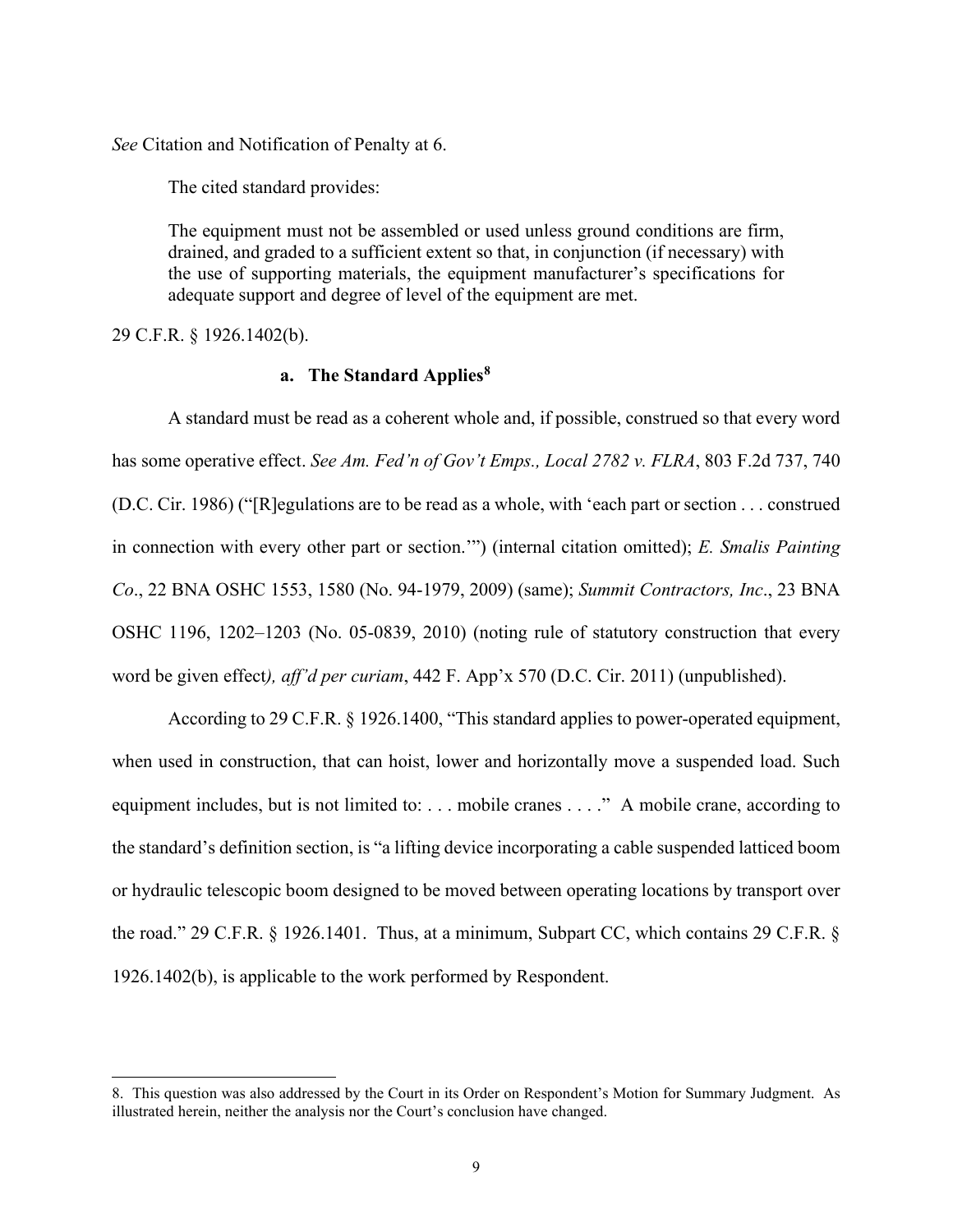Although Subpart CC applies, Respondent contends the specific subparagraph cited by Complainant does not apply to it, as the crane operator. Rather, Respondent argues the requirements of  $\S 1926.1402(b)$  are solely the province of the controlling entity—in this case BBE. Respondent is mistaken. When the regulations are read as a whole, the plain language of the cited standard, the surrounding standards, as well as the preamble to the final rule, all compel the conclusion Respondent, as operator, is obligated to comply with 29 C.F.R. § 1926.1402(b).

The cited standard begins with the following clause: "The equipment *must not be assembled or used* unless . . . ." *Id.* (emphasis added). In other words, the prohibition is directed at the entity responsible for using or assembling the crane, which, in most cases, is the operator. In this case, Respondent was responsible for both the assembly and operation of the crane. (Tr. 48–49, 180–81). Instead of focusing on the initial clause prohibiting use or assembly of the crane, Respondent overemphasizes the importance of the conditional clause, which indicates when the crane can be assembled or used: "unless ground conditions are firm, drained, and graded to a sufficient extent . . . . " 29 C.F.R. § 1926.1402(b). The reason for this emphasis is evident in subparagraph (c)(1), which states, "The controlling entity must [e]nsure that ground preparations necessary to meet *the requirements* of paragraph (b) of this section are provided." *Id.* §  $1926.1402(c)(1)$  (emphasis added). Rather than supporting Respondent's argument, however, the language of  $\S$  1402(c)(1) highlights a couple of flaws in Respondent's reasoning.

First,  $\S$  1402(c)(1) indicates that there are requirements, plural, in paragraph (b). Among those requirements are: (1) no assembly or use *unless* the ground is firm, drained, and graded; and (2) that the manufacturer's specifications for adequate support and degree of level are met. *Id.* Only Respondent is responsible for the use and assembly of the crane and, consequently, is likely the only entity capable and qualified to determine whether adequate support and degree of level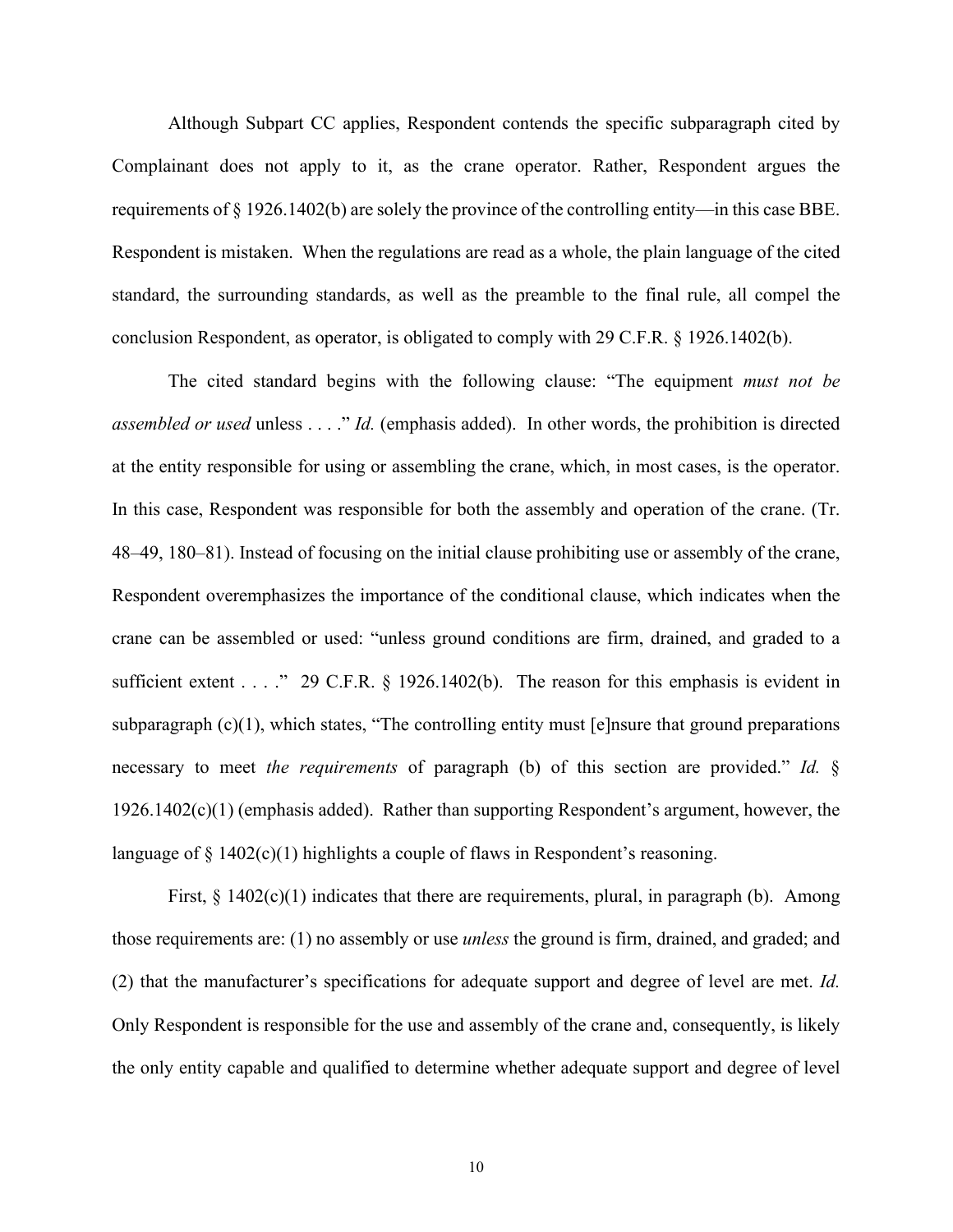are consistent with the crane manufacturer's specifications. Cranes and Derricks in Construction, 75 Fed. Reg. 47906, at 47935 (Aug. 9, 2010).

 Second, when paragraphs (b) and (c) are read together, the respective obligations of operator and controlling entity are rendered more definite. In the case of the controlling entity, it is obliged to ensure that ground preparations are provided to ensure the ground is sufficiently firm, drained, and graded. In the case of the operator, it is prohibited from operating or assembling the crane until the ground conditions are sufficient to meet the manufacturer's specifications. [redacted] was setting up and operating the crane as it began to tip. Therefore, the assessment of whether conditions were adequate should have been determined prior to those engaging in those activities. Because [redacted] was operating the crane, he needed to ensure the manufacturer's specifications for adequate support and degree of level were met. *See* 75 Fed. Reg. at 47932 ("[T]he use of equipment in accordance with manufacturer specifications regarding degree of level would meet § 1926.1402(b)'s requirement because the provision permits the use of the equipment in accordance with those specifications.").

In simpler terms, and as illustrated by other sections of the standard, section 1402 establishes a framework of cooperation between operator, controlling entity, and property owner, and allocates responsibility based on their respective spheres of expertise and anticipated knowledge.<sup>[9](#page-10-0)</sup> This understanding is reinforced by paragraph (e), which states, "If the A/D director or the operator determines that ground conditions do not meet the requirements in paragraph (b) of this section, that person's employer must have a discussion with the controlling entity regarding the ground preparations that are needed . . . ." 29 C.F.R. § 1926.1402(e). Not only does paragraph (e) envision cooperation between the controlling entity and the operator (or A/D director, if

<span id="page-10-0"></span><sup>9.</sup> In some instances, the controlling entity and the property owner may be one and the same. That is not the case here.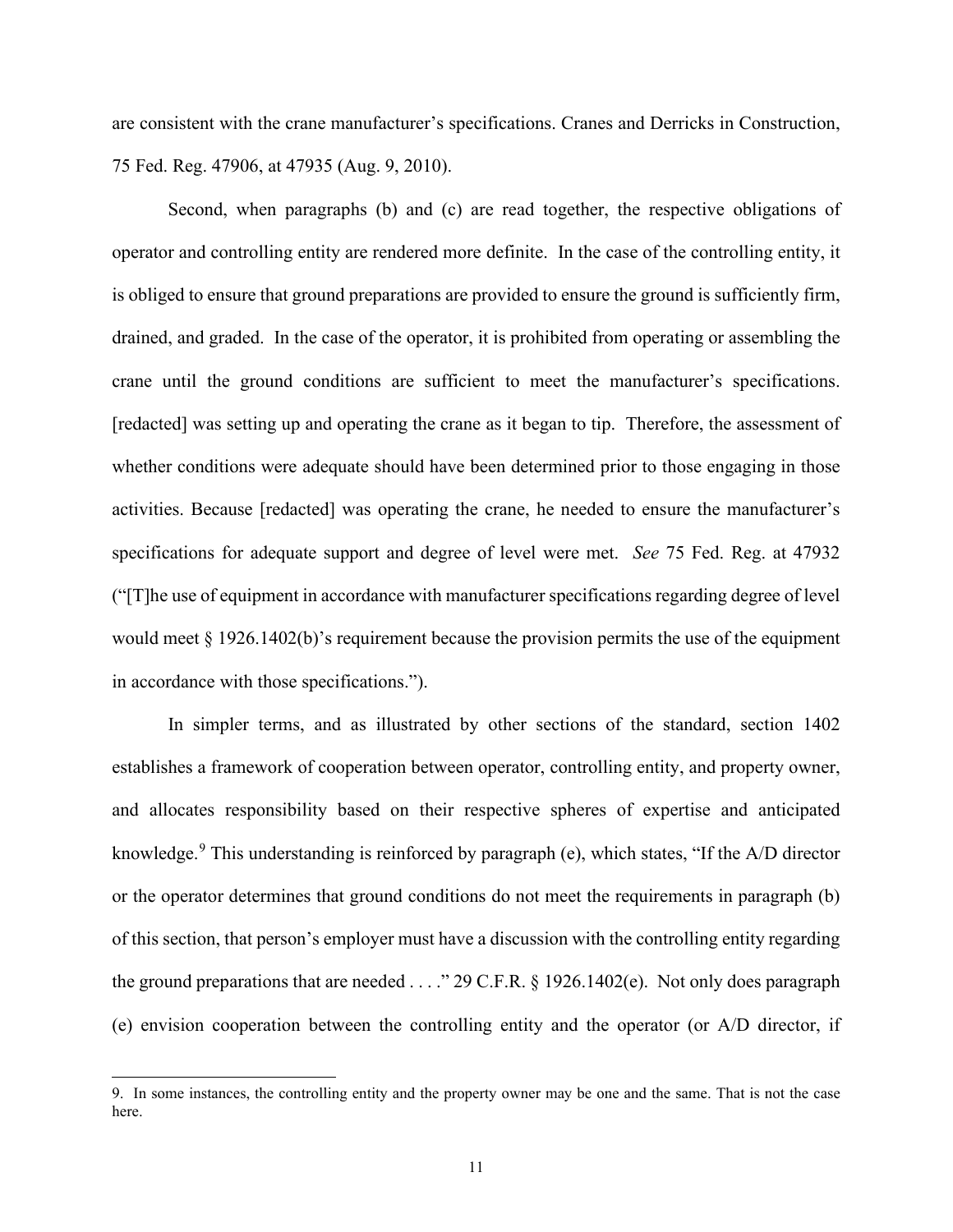necessary), it supports the plain reading of  $\S$  1402(b)(1) recounted above. The operator, who would be most familiar with whether ground conditions are sufficient, is required to make the determination whether the ground conditions meet the requirements of (b) before operating or assembling. If, in the operator's estimation, those conditions are insufficient, he is not only prohibited from using or assembling the crane, but he (or his employer) is obligated to have a discussion with the controlling entity about what preparations are necessary to ensure the ground conditions are made sufficient.

The preamble to the standard only reinforces the plain language of the standard, especially the Court's reading of paragraph (e). It states:

Under [section 1926.1402], employers must ensure that the surface on which a crane is operating is sufficiently level and firm to support the crane in accordance with the manufacturer's specifications. In addition, § 1926.1402 *imposes specific duties on both the entity responsible for the project (the controlling entity) and the entity operating the crane to ensure that the crane is adequately supported*. It places responsibility for ensuring that the ground conditions are adequate on the controlling entity, while also making the employer operating the crane responsible [sic] notifying the controlling entity of any deficiency in the ground conditions, and having the deficiency corrected before operating the crane.

75 Fed. Reg. at 47912 (emphasis added). The Court finds the foregoing passage could not be clearer in its allocation of responsibility. The controlling entity must ensure adequate ground conditions under  $\frac{1402(c)}{c}$ , and the operator must ensure that such conditions are, in fact adequate, before it can operate or assemble the crane under  $\S$  1402(b).<sup>10</sup> This explanation is mirrored by the plain language of the standard. Accordingly, the Court finds the standard applies.

<span id="page-11-0"></span><sup>10.</sup> As noted in footnote 3 of the Court Order on Respondent's Motion for Summary Judgment: The way a controlling entity "ensures" proper ground conditions is a matter of context. The preamble identifies two key problems with ground condition assessment: "(1) Equipment is commonly brought on site by a subcontractor, who typically has neither control over ground conditions nor knowledge of hidden hazards, and (2) the entity that usually does have such authority—the controlling entity—may not have the expertise to know what changes are needed to make the ground conditions suitable . . . ." 75 Fed. Reg. at 47931. To address the concern inherent in (2), "the Committee developed  $\S$ 1926.1402(e)", which requires the input of the crane operator or A/D director. *Id.*; *see also* 29 C.F.R. § 1926.1402(e). It is also interesting that the term "controlling entity" is not used at all in the preamble's discussion of paragraph (b). *See id.* at 47932.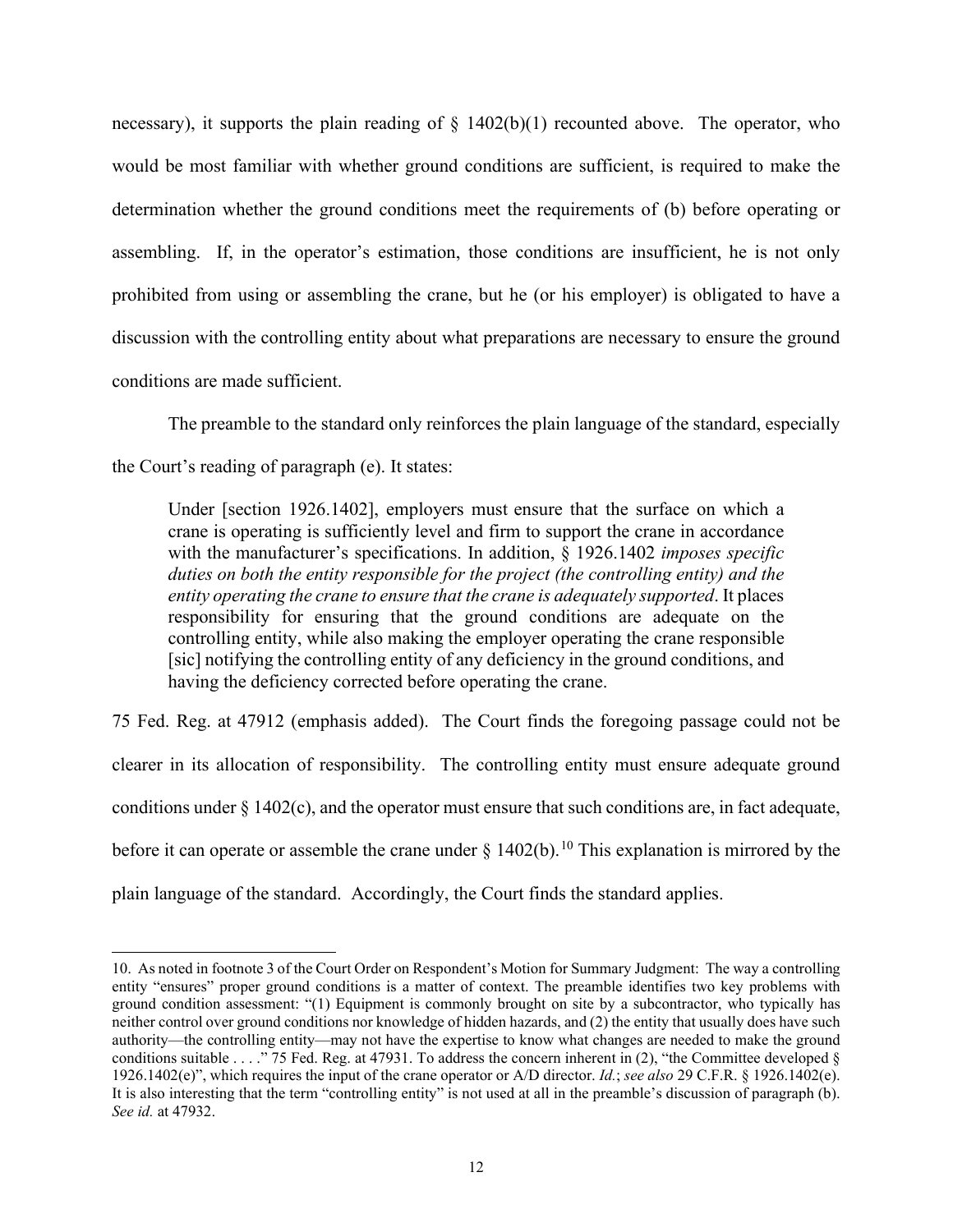#### **b. Respondent Violated the Terms of the Standard**

The basic facts about the crane tip-over are not in dispute: (1) the crane was fully loaded with 119,000 pounds of counterweights and jib extension; (2) the outriggers were only half extended and were not supported with steel mats; (3) the foot of the rear outrigger punched through the concrete sidewalk in front of the store; and (4) the crane tipped over. Instead, the dispute over whether the standard was violated has to do with what, exactly, constitutes a violation of the standard. Complainant contends the failure to use "supporting materials", as required by Liehberr, violated the ground conditions standard because the manufacturer's requirements for adequate support were not met. Respondent, on the other hand, argues the standard can only be violated "if the ground conditions are insufficient to operate the crane with the use of the crane's supporting materials, as recommended by the crane's manufacturer." *Resp't Br.* at 20.

Ultimately, Respondent contends Complainant is improperly using a ground condition standard to cite Respondent for its failure to use required supporting materials. In support of this argument, Respondent points out that, in addition to the standard at issue, Complainant initially cited Respondent pursuant to § 1404(h)(2), which provides that the "size, amount, condition and method of stacking the blocking must be sufficient to sustain the loads and maintain stability." 29 C.F.R. § 1926.1404(h)(2). Complainant ultimately dismissed that citation item. Respondent argues it is  $\S 1404(h)(2)$ , not the cited ground condition standard, that requires the use of supporting materials sufficient to operate a crane in a safe manner. The Court disagrees for the following reasons.

Regarding the applicability of  $\S$  1926.1404(h)(2), the Court will not opine on why Complainant opted to withdraw the citation item; however, it will discuss why that provision is not applicable to the condition at issue in this case. Since 2014, Complainant has consistently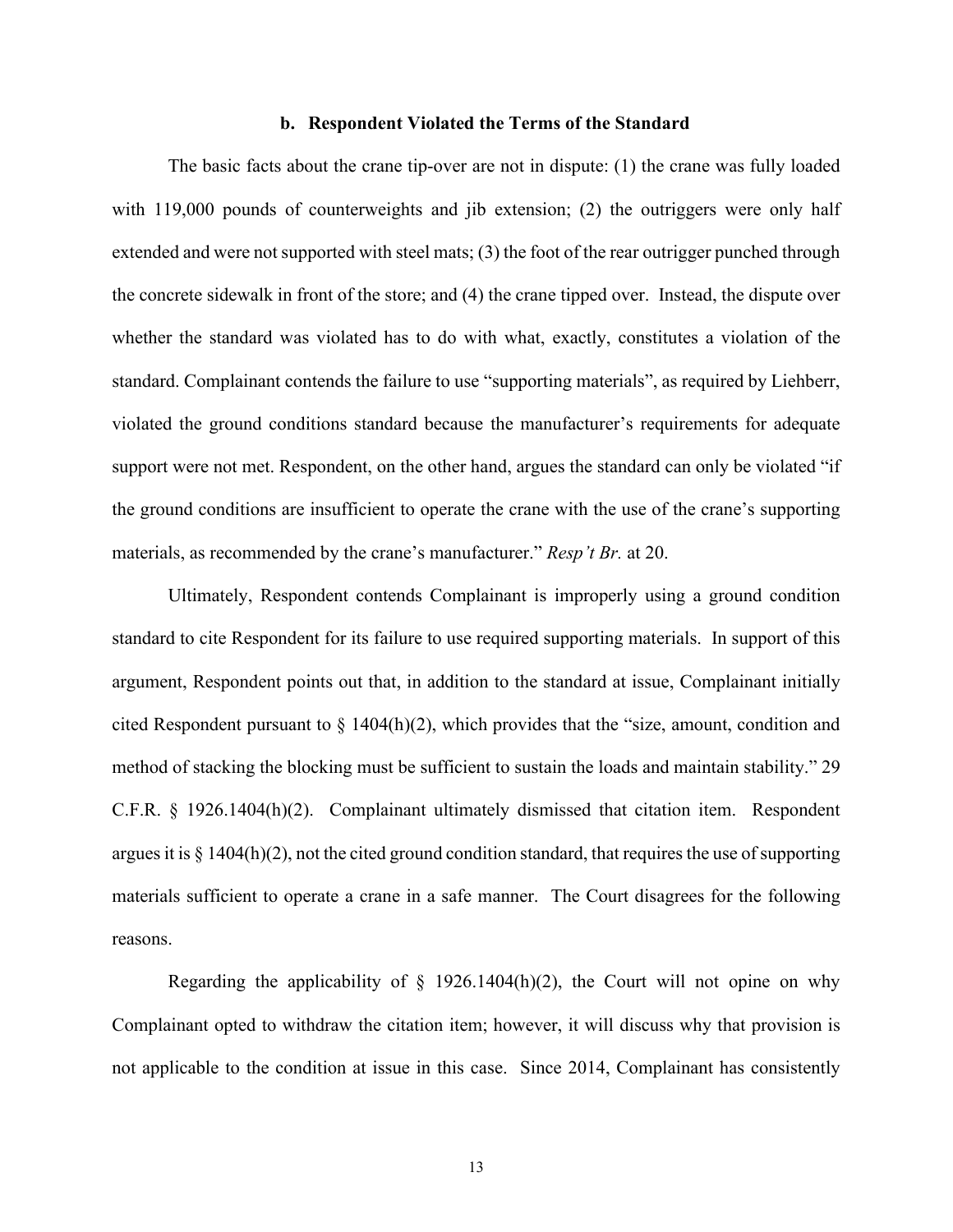distinguished the assembly/disassembly (A/D) process from the process of equipment set-up. *See* Compliance Directive for the Cranes and Derricks in Construction Standard, CPL 02-01-057 at p. 20 (October 17, 2014). In its discussion of A/D, the directive makes clear that sections 1926.1403 to 1926.1406 "**do not** apply to equipment set up." *Id.* (emphasis in original). Rather:

Set-up consists of procedures conducted to deploy an assembled crane. For example, if the equipment operator merely unfolds and pins the boom of a fully assembled truck crane it would be inappropriate to apply A/D requirements. *Another example of typical set-up operations is the deploying of outriggers and leveling the equipment*. Note that Subpart CC does have some requirements for set-up, such as  $\S$  1926.1402(c)(2), requiring that the user be informed of hazards beneath the set-up area, and  $\S$  1926.1431(c), requiring level ground conditions and use of any outriggers or stabilizers.<sup>[11](#page-13-0)</sup>

*Id.* (emphasis added). According to Pierce, [redacted] was in the set-up phase of operation when the accident occurred. (Tr. 422–23). Specifically, he stated, "The phase of work he was in was setting up. Setting his mats so that he could go to work lifting the air conditioners." (Tr. 423). When asked by the Court whether that would be considered "assembly", Pierce stated, "No, sir, it would not be. . . . Setting up is separate from assembly." (Tr. 422). Because Respondent, by its own admission, was in the process of set-up, the Court rejects Respondent's argument as to the applicability of  $\S$  1404(h)(2).

 The Court finds § 1402(b) requires more than assuring the ground is firm, drained, and graded. As noted above, under  $\S$  1402(c)(1), the controlling entity is required to ensure preparations necessary to meet "the requirements" of paragraph (b) are provided. *See* 29 C.F.R. §  $1926.1402(c)(1)$ . That standard, as described in the preamble, appears to combine both the requirements of the crane and the conditions of the ground under the umbrella term "requirements":

<span id="page-13-0"></span><sup>11.</sup> It should be noted that  $\S 1926.1431(c)$  is not applicable to this case, because it applies to personnel hoists. Further, the use of the phrase "such as" indicates a non-exhaustive list of representative set-up standards, including the one at issue.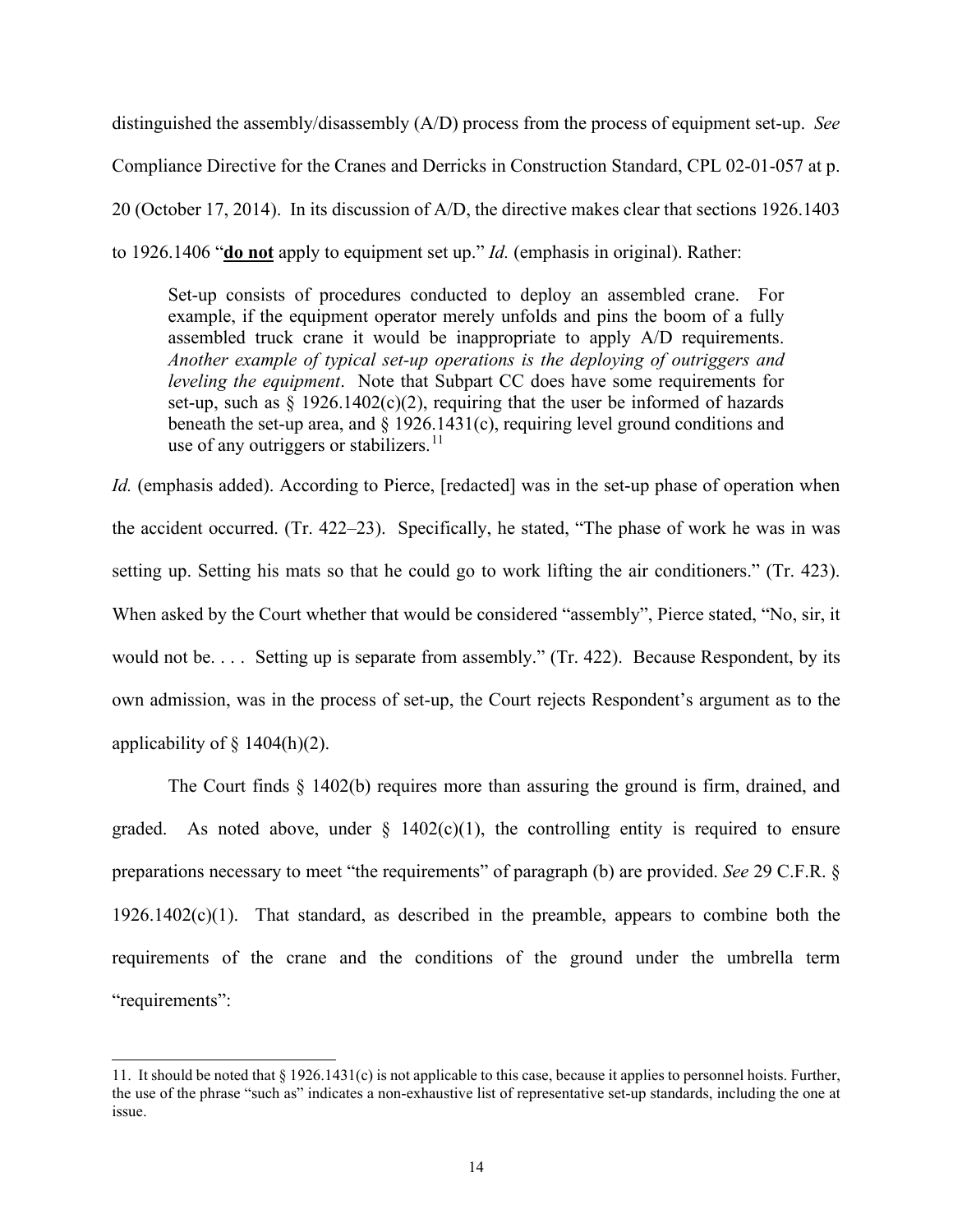[P]aragraph (c)(1) provides that the controlling contractor is responsible for "ensuring" that these ground conditions are provided. In other words, if the controlling contractor is not familiar with the crane's requirements or with the ground conditions at the particular site, then it must make sure that someone who is familiar with those requirements and conditions provides what is required by § 1926.1402(b).

75 Fed. Reg. at 47934. This makes sense because, in reality, one would not be able to determine whether the requirements of the standard were satisfied without resort to an evaluation of the equipment specifications for adequate support and degree of level, because each crane has different requirements. The manufacturer's specifications, therefore, become the baseline measurement of whether, under the conditions, the ground is sufficiently firm, drained, and graded.

The hang-up between Complainant and Respondent is the clause: "in conjunction (if necessary) with the use of supporting materials . . . ." 29 C.F.R. § 1926.1402(b). Complainant argues that, because the concrete crumbled and the crane tipped over, the ground was not sufficiently firm under the conditions in which [redacted] set-up and operated the crane, i.e., halfoutriggers with no mats and fully loaded with counterweights and jib extension. Therefore, the crane's specifications for adequate support could not have been met. Thus, [redacted], as competent person and operator, failed to appropriately determine that mats were necessary for the conditions prior to using the crane. Respondent, however, sees the disputed clause not as a requirement, but as a hypothetical, so to speak. In other words, Respondent argues the ground conditions at Wal-Mart, on their own, were sufficient had [redacted] used the steel mats; whether he did or did not is irrelevant to whether [redacted] made an appropriate assessment of whether the ground conditions were sufficient. The standard requires more than such hypothetical considerations; rather, the final clause of the standard states, "so that . . . the equipment manufacturer's specifications for adequate support and degree of level of the equipment *are met*. *Id.* (emphasis added). [redacted] failed to make such a determination.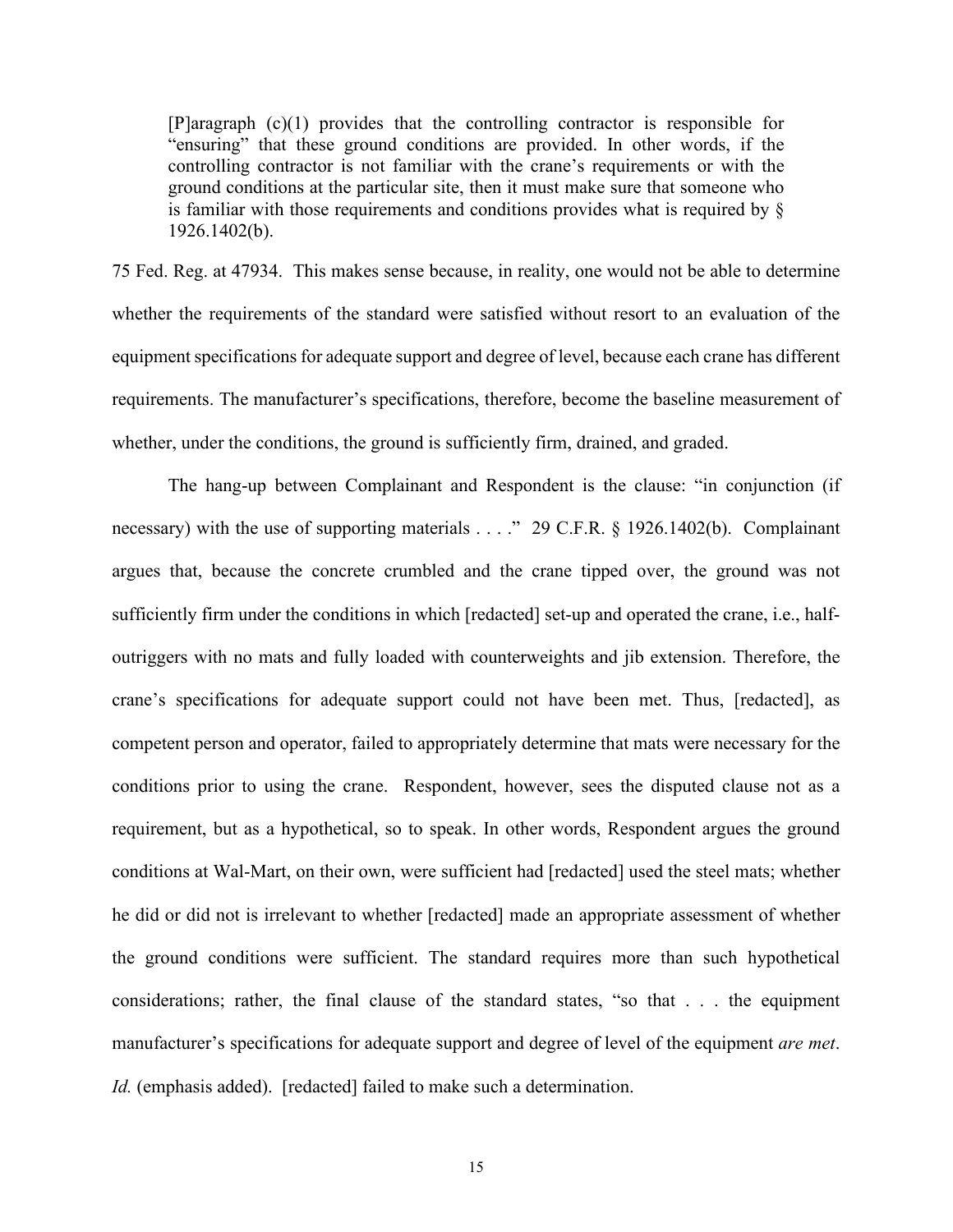According to the compliance directive, Complainant indicates it will issue a citation pursuant to  $\S 1402(b)$  if the CSHO determines the crane or other hoisting equipment is out of level. CPL 02-01-057 at p. 16–17. In other words, a violation of the standard follows from a failure to ensure the specifications are met, not that it is hypothetically the case that they will be. Depending on the CSHO's observations, this could be because the ground is neither sufficiently firm, nor drained, nor graded for the manner in which a particular type of crane is being operated or being set up, which includes a determination of whether supporting materials were necessary. [12](#page-15-0) *See Piedmont Mechanical, Inc.*, 24 BNA OSHC 1153, 2013 WL 5505282 at \*12 (No. 11-2562, 2013) (ALJ Welsch found failure to place pads under outriggers of crane given the ground conditions presented constituted a violation of 29 C.F.R.  $\S$  1926.1402(b)).<sup>13</sup>

Bucher and [redacted] testified that determining whether supporting materials were necessary is dictated by the crane's load charts (manufacturer's specifications). (Tr. 83, 163–64, 189). According to Bucher, there is no load chart that allows you to use a crane—fully loaded with counterweights, jib extended, on half outriggers—to set support mats; however, he noted there was a load chart available for setting mats without the counterweights attached. (Tr. 88–89, 105–106). This is consistent with the manual's repeated warnings against operating the crane without the use of support pads, as well as an additional warning that "the support force, due to the counterweight, can be higher without a load than with a load." (Ex. C-32 at 6). [redacted] was less certain in his knowledge of what the crane manual load charts permitted. Over the course of three pages of testimony, he went from saying that the manual does not give specifics of the procedure for setting

<span id="page-15-0"></span><sup>12.</sup> As indicated by many of Respondent's witnesses, there are some instances in which supporting materials may not be necessary, such as placing mats with the crane when it is not fully loaded with counterweights and jib extension while resting on concrete.

<span id="page-15-1"></span><sup>13.</sup> This case was appealed to the Commission and remanded to the ALJ on the separate issue of knowledge. *See Piedmont Mechanical, Inc.*, 24 BNA OSHC 1153. That issue was reaffirmed by the ALJ in a separate opinion. 24 BNA OSHC 2144, 2014 WL 702321 at \*3.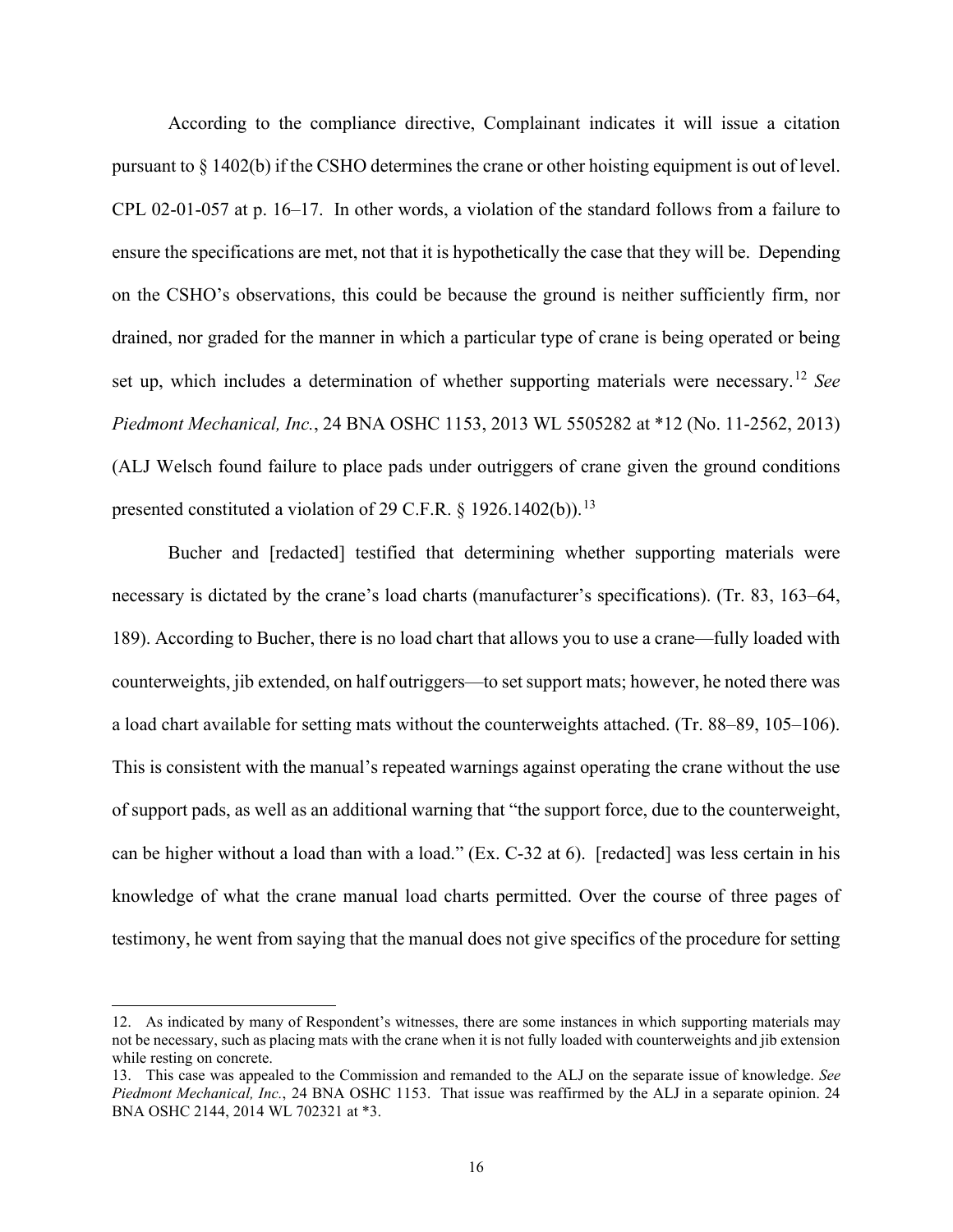the mats "rigged" up to stating that the manual does show how to set the mats with the crane "I would assume bare" to stating that the load chart permits the operator to use the crane to set the mats with half outriggers and a fully loaded crane. (Tr. 186–189). Compared to the certainty repeatedly expressed by Bucher, [redacted] responded to questions about whether the crane's configuration was permitted by the manual with "I believe so", "I believe it does", "I'm sure it does", and "I'm assuming  $\dots$ ". (Tr. 187–189). In the estimation of his colleagues and superiors that testified, [redacted] used the crane in a configuration that caused it to tip over and/or crush the concrete beneath the half-extended outrigger foot, which they believe would not have happened if he dropped the counterweights, removed the jib extension, and/or permitted the forklift operator to finish setting down the mats. Accordingly, the Court finds [redacted] improperly determined (if at all) that the manufacturer's specifications were met.<sup>[14](#page-16-0)</sup>

In this case, the Court's determination that the manufacturer's specifications for adequate support and degree of level were not met is aided by the fact the crane's foot crushed through the concrete. It is unclear whether this was the result of the crane tipping and crushing through the concrete, or because the foot crushed the concrete and caused the crane to tip over,<sup>[15](#page-16-1)</sup> but the conclusion is still the same: ground conditions were not adequate for the configuration and supporting materials were necessary. Thus, [redacted] should not have used or set-up the crane in the manner that he did, because he did not ensure that the manufacturer's specifications for adequate support and degree of level were met. Accordingly, the Court finds Respondent violated the terms of the standard.

<span id="page-16-0"></span><sup>14.</sup> While [redacted] said he had set his own mats in this configuration and under similar conditions before, such an assessment, so called, hardly complies with the requirements of § 1402(b).

<span id="page-16-1"></span><sup>15.</sup> Respondent brought up this concern during CSHO Dovalina's testimony. (Tr. 250).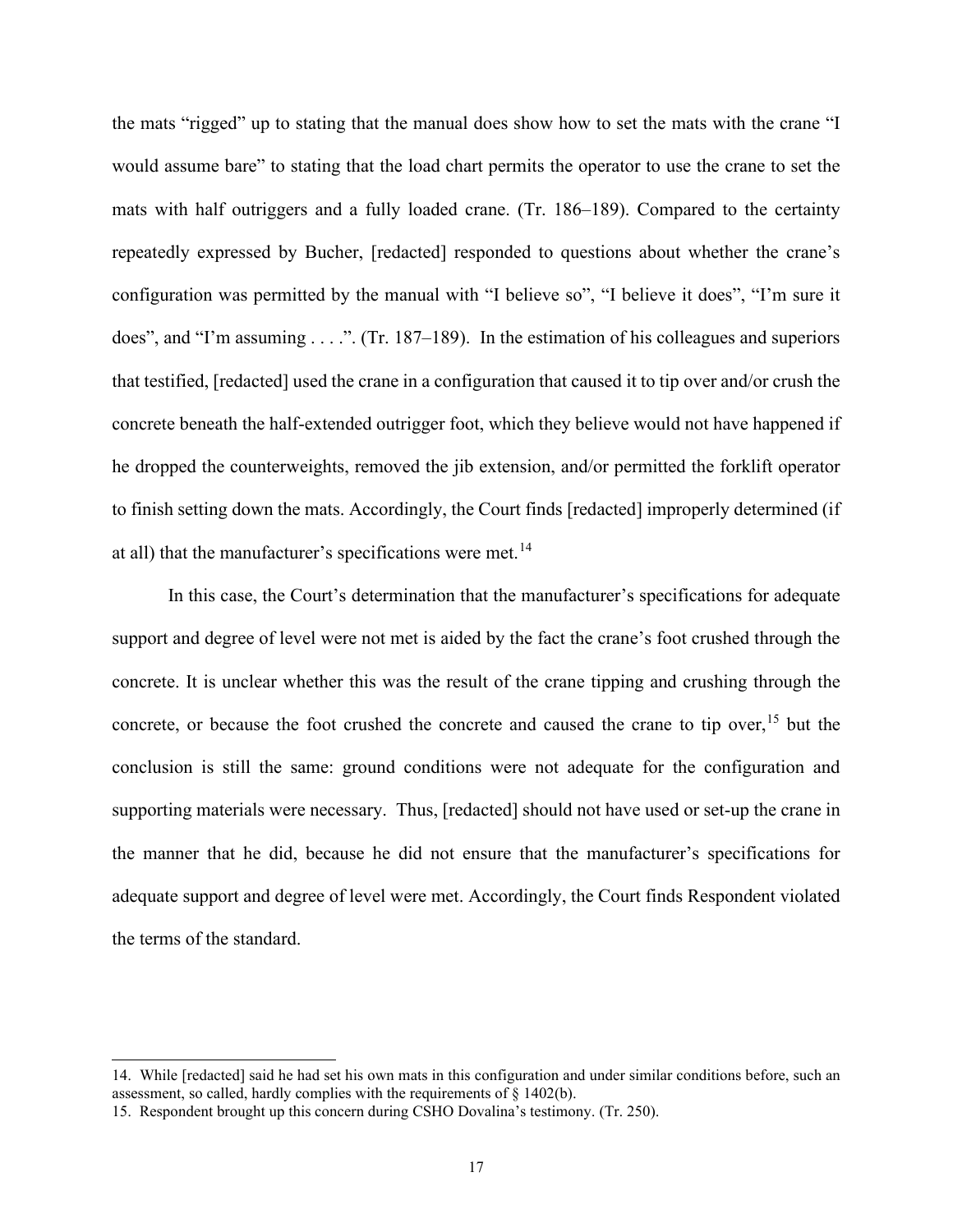#### **c. Complainant Was Not Required to Prove the Existence of a Hazard**

Respondent also argues Complainant failed to prove the existence of a hazard and, thus, cannot establish the existence of a violation. Respondent is mistaken both as to the law and as to the impact of the facts. *See Joseph J. Stolar Constr. Co*., 9 BNA OSHC 2020, 2024 n.9 (No. 78- 2528, 1981) ("The Commission has held that, when a standard prescribes specific means of enhancing employee safety, a hazard is presumed to exist if the terms of the standard are violated."). When a standard prescribes specific means of enhancing employee safety, a hazard is presumed to exist if the terms of the standard are violated. *Clifford B. Hannay & Son, Inc*. 6 BNA OSHC 1335, 1337 (No. 15983, 1978). Where a standard presumes a hazard, however, the Secretary need only show the employer violated the terms of the standard. *Kaspar Electroplating Corp.*, 16 BNA OSHC 1517 (No. 90-2866, 1993). *See also Sanderson Farms, Inc. v. Perez*, 811 F.3d. 730 (5th Cir. 2016) ("[H]azard is generally presumed unless the regulation requires the Secretary to prove it.").

Therefore, according to the Commission, "Unless the general standard incorporates a hazard as a violative element, the proscribed condition or practice is all that the Secretary must show; hazard is presumed and is relevant only to whether the violation constitutes a 'serious' one." *Bunge Corp. v. Sec'y of Labor*, 638 F.2d 831, 834 (5th Cir. 1981); *see also Pyramid Masonry Constr.*, 16 BNA OSHC 1461, 1464 (No. 91-600, 1993) (if standard presumes that hazard exists when its terms are not met, Secretary need not prove existence of hazard). The cited standard proscribes certain conduct under certain conditions; namely, it prohibits the use of a crane unless the ground conditions are such that the manufacturer's specifications for adequate support and degree of level are met. Failure to comply with those conditions establishes the existence of a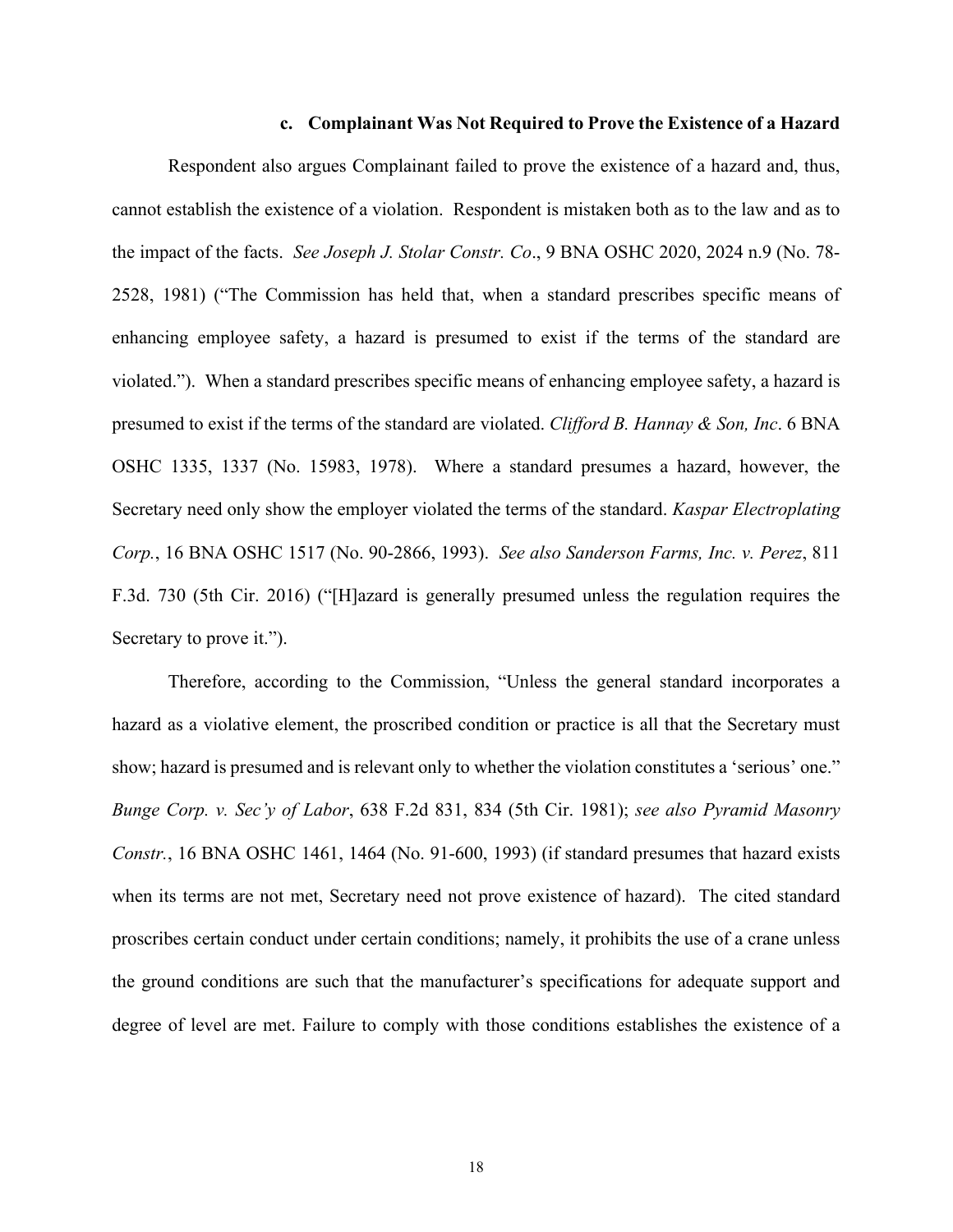hazard.<sup>16</sup> Further, the fact the crane tipped over because those requirements were not met is strong evidence that a hazard existed.

#### **d. Respondent Had Knowledge of the Violation**

Complainant asserts Respondent had knowledge of the violation through its crane operator and competent person, [redacted]. Respondent contends it did not have knowledge of the violation because [redacted] was not designated as a supervisor, did not possess the traditional powers and duties of a supervisor, and that his conduct was not foreseeable. The Court finds the evidence shows [redacted], as the on-site competent person, was responsible for ensuring the crew performed the work safely and in conformity with the Act, which the Commission has held is sufficient for characterizing an employee as a supervisor. Further, the Court also finds his knowledge is properly imputable to Respondent because the rules/policies governing his conduct were insufficient and there is no evidence that audits/inspections were performed to identify violations.

#### i. The Crane Operator was a Supervisor

 The Commission has repeatedly held that "job titles are not controlling and that the power to hire and fire is not the *sine qua non* of supervisory status . . . ." *Rawson Contractors, Inc.*, 20 BNA OSHC 1078 (No. 99-0018, 2003). Instead, the key question is whether the individual in question "was vested with some degree of authority over the other crew members assigned to carry out the specific job involved." *Iowa Southern Utilities Co.*, 5 BNA OSHC 1138 (No. 9295, 1977). This includes, amongst other things: the power to order that necessary steps be taken to do the job properly, ensuring that work will be done in a safe manner, ensuring compliance with OSHA

<span id="page-18-0"></span><sup>16.</sup> An example of a standard that does not presume the existence of a hazard is 29 C.F.R. § 1910.94(d)(9)(v), which states, "*Whenever there is a danger of splashing* . . . .the employees so engaged shall be required to wear . . . goggles or an effective face shield." *See Anoplate Corp.*, 12 BNA OSHC 1678 (No. 80-4109, 1986) (emphasis added) (discussing 29 C.F.R. § 1910.94(d)(9)(v)).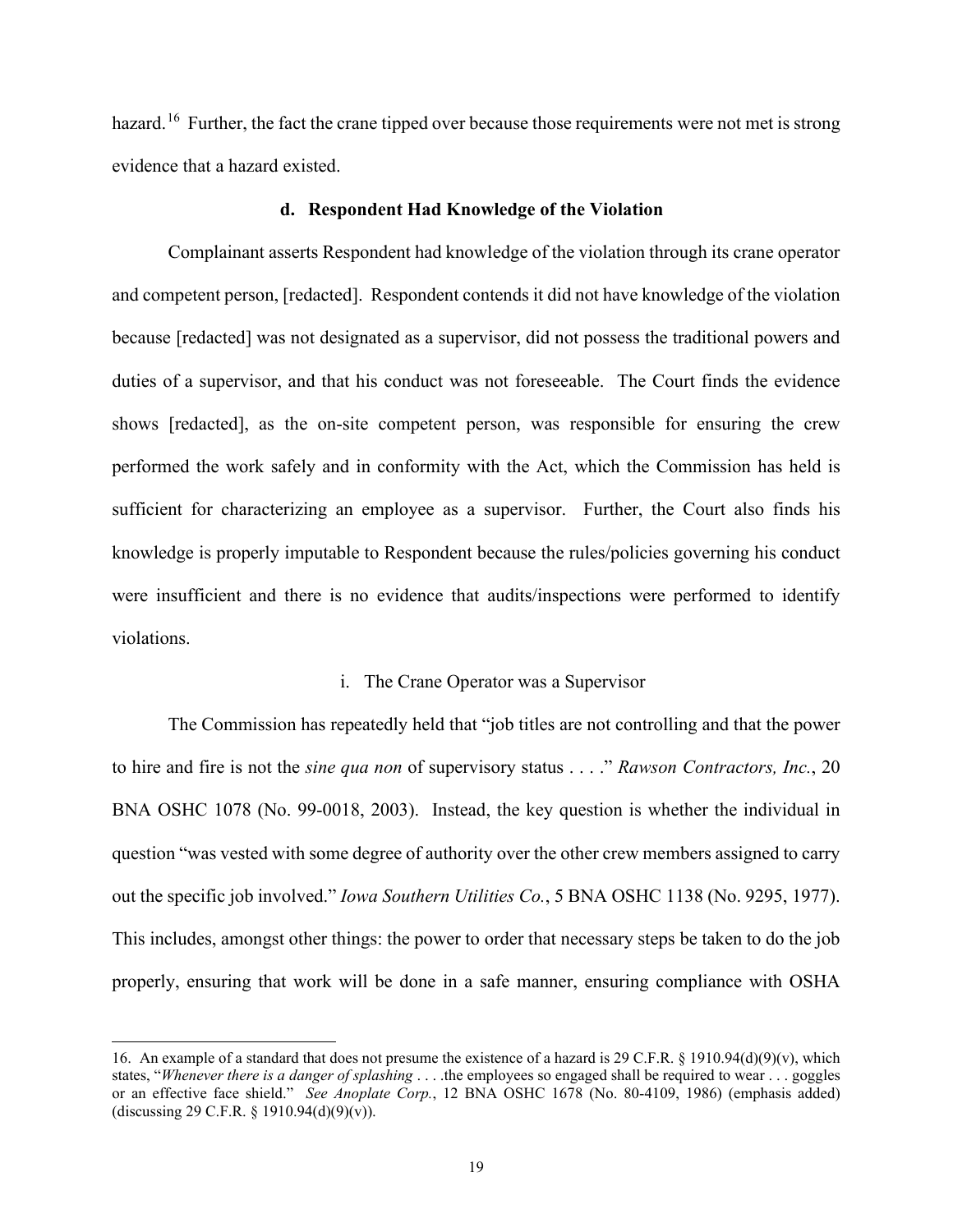regulations, and identifying and implementing corrective measures to eliminate hazards. *Rawson*, 20 BNA OSHC 1078, *Iowa Southern*, 5 BNA OSHC 1138; *see also Kerns Bros. Tree Svcs.*, 18 BNA OSHC 2064 (No. 96-1719, 2000) (crew leader responsible for seeing work done safely and properly based on written work order); *Propellex Corp.*, 18 BNA OSHC 1677 (No. 96-0265, 1999) (finding persuasive fact that lead person could not directly fire or discipline, but could report violative behavior to her formal supervisor).

In *Rawson*, the Commission was persuaded by and found "decisive significance" in the fact that the foreman (not supervisor) was the company's designated competent person at the worksite, meaning he was responsible for compliance with OSHA regulations. *Rawson*, 20 BNA OSHC 1078. As discussed above, the Commission also found other indicia of authority, such as supervising the work activities of his crew, taking necessary steps to complete job assignments, and ensuring work was being completed safely. *Id.* The Commission was not persuaded by the company's arguments the foreman was not officially designated as a supervisor or that he could not hire or fire employees. *Id.*

While [redacted] was not a "designated" supervisor, the Court finds he possessed many of the indicia of authority discussed by the Commission. [redacted] participated in a walkthrough of the worksite with the representatives of the general contractor and subcontractors to personally inspect the areas where the crane would be set-up; supervised the assembly of the crane; and completed the lift plan, crane inspections, and field ticket on TNT's behalf. (Tr. 166–70; Ex. C-28, C-29, C-30, R-6, R-7). Equally persuasive is the fact that both Bucher, who is a crane operator, and Rodriguez both testified they recognized [redacted] as their supervisor during the Wal-Mart project and explained why. Specifically, Bucher stated, "TNT instructs everybody that's operating—the crane operator, they are the supervisor, they are in charge of that job. Whatever job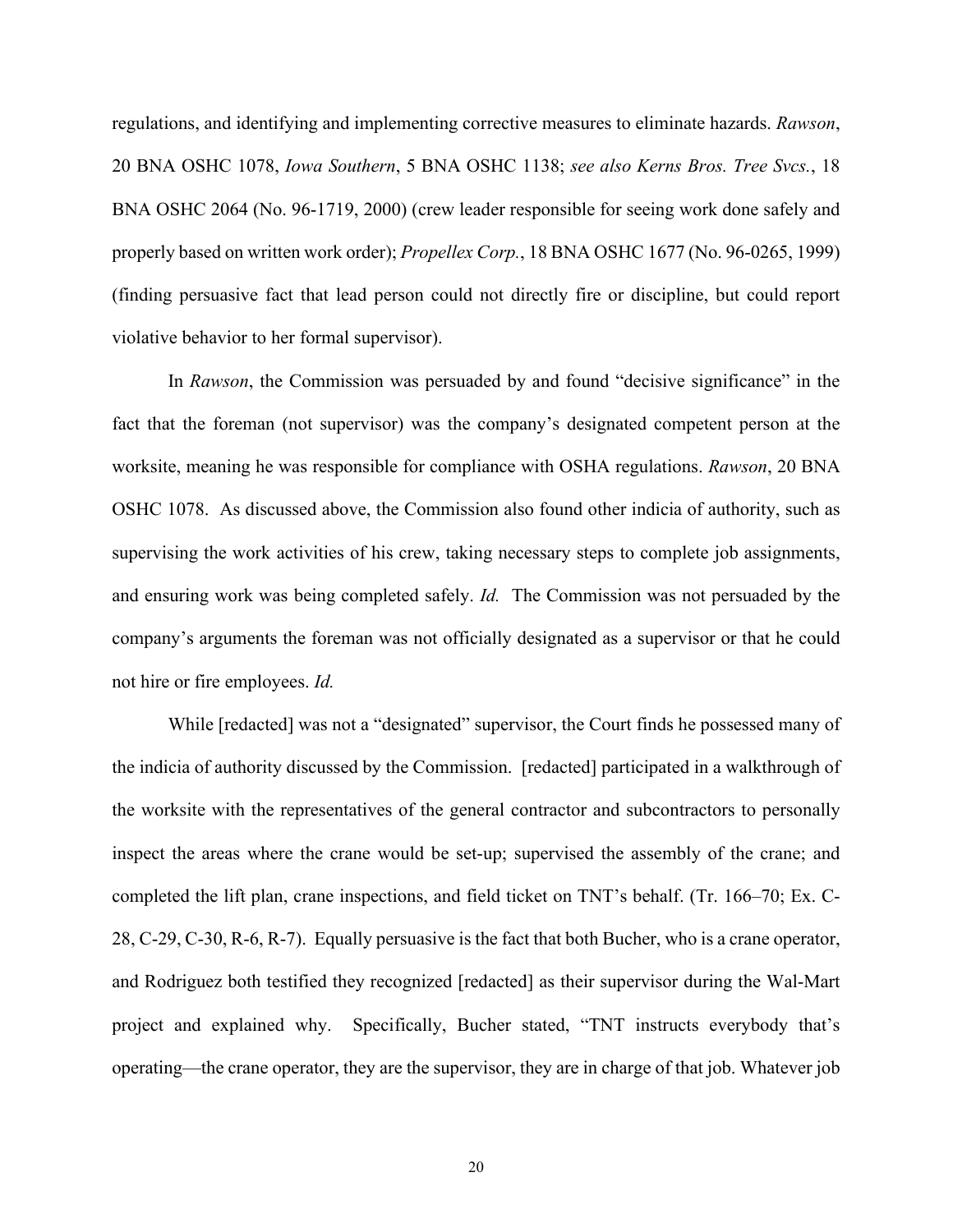they send you to, it's the responsibility of the crane operator. If there is no safety or supervisor out, then, yes, it is the crane operator's job." (Tr. 98–99). Likewise, Rodriguez testified, "[H]e is not an actual supervisor, no. He's an opera—he's the one controlling everything that night. . . . I was working for him, yes, that night. I can call him supervisor. I can call him an operator. But I'm working under him." (Tr. 306–308). Rodriguez and Bucher also noted an operator can refer problematic employees to dispatch or his immediate supervisor. (Tr. 100, 308–309).

Like the companies in the cases discussed above, Respondent places a lot of stock in the fact that [redacted] was not designated as a supervisor, could not hire or fire, and did not possess disciplinary authority over other employees. *See Resp't Br.* at 23. Respondent also attempts to distinguish *Rawson* by arguing that the person in that case was designated as a "foreman" and that he was assigned to supervise the work activities of his crew, whereas [redacted] was neither a foreman, nor was he designated to supervise the crane crew. Although [redacted] did not have an official title of "foreman" or "manager" or "supervisor", both Rodriguez and Bucher testified convincingly that [redacted] supervised the set-up of the crane and assessed the conditions of the worksite to ensure that work would be done safely and complied with the plan developed by each of the contractors. The fact that they recognized [redacted] as their *de facto* supervisor only solidifies the Court's conclusion that [redacted] was their supervisor for the purposes of establishing knowledge. Likewise, Respondent's own policy defines a competent person as an "employee capable of identifying existing and predictable hazards in the surroundings or working conditions that are unsanitary, hazardous, or dangerous to all personnel and *who has authorization* to take prompt corrective measures to eliminate them." (Ex. R-27). *See Rawson*, 20 BNA OSHC 1078 (discussing indicia of authority, including duty to identify and take prompt corrective measures to eliminate hazards).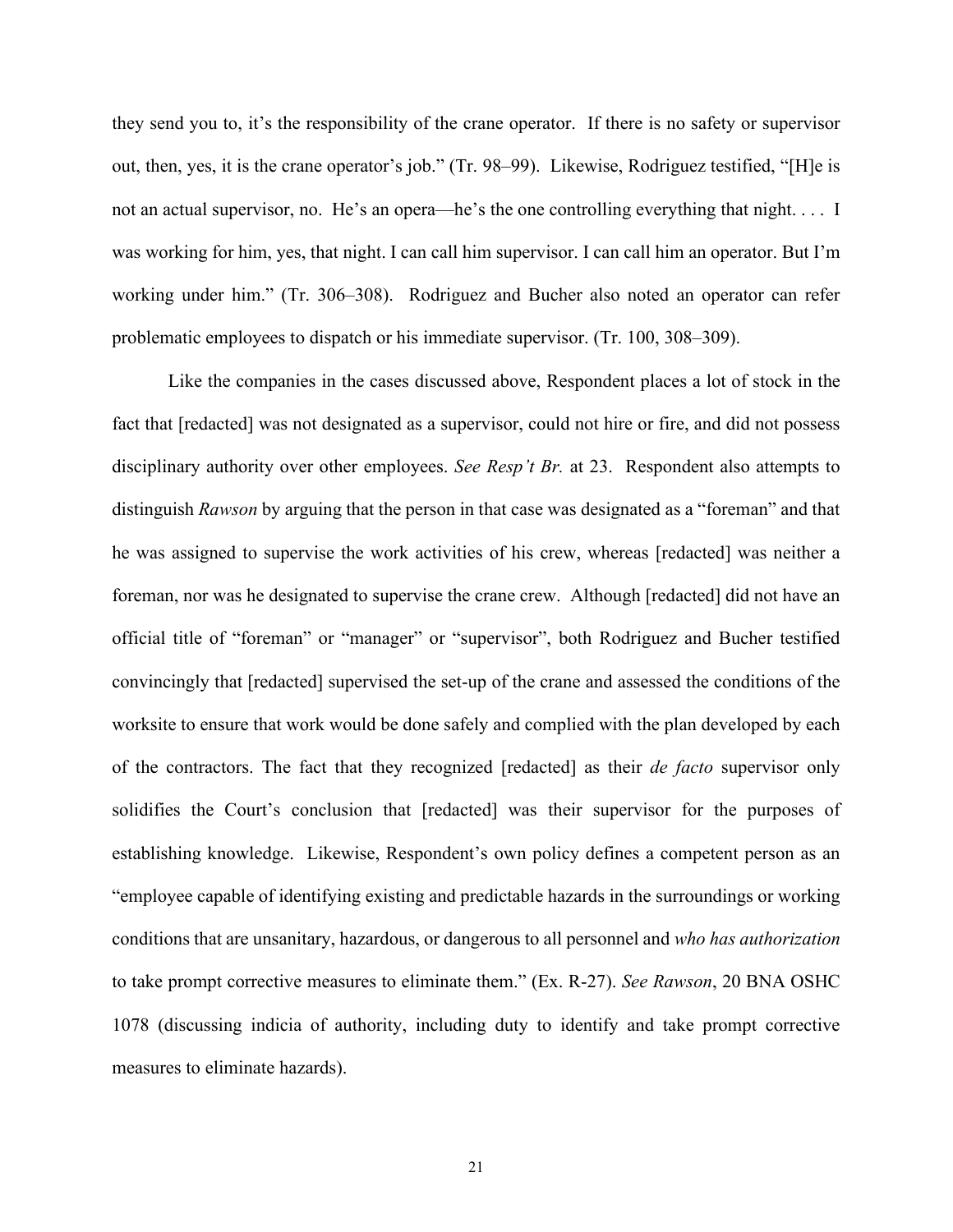# ii. The Crane Operator's Knowledge is Imputable to Respondent under *W.G. Yates*

Because this case took place within the boundaries of the Fifth Circuit, the Court is obliged to apply Fifth Circuit precedent. *See Farrens Tree Surgeons, Inc.*, 15 BNA OSHC 1793, 1794–95 (No. 90-998, 1992) (holding that Commission typically applies precedent of circuit to which a case is "highly probable" to be appealed, even though it may differ from Commission precedent). The Fifth Circuit views imputing the knowledge of a supervisor that engaged in misconduct to be tantamount to imposing a strict liability standard, "which the Act neither authorizes nor intends." *W.G. Yates & Sons Constr. Co.*, 459 F.3d 604, 607 (5th Cir. 2006) (citing *Horne Plumbing & Heating Co. v. OSHRC*, 528 F.2d 564, 568 (5th Cir. 1976)). Thus, the court held a "supervisor's knowledge of his own malfeasance is *not* imputable to the employer where the employer's safety policy, training, and discipline are sufficient to make the supervisor's conduct in violation of the policy unforeseeable." *Id.* at 608–609. *See also Kerns Bros. Tree Svc.*, 18 BNA OSHC 2064 (measuring foreseeability in the Third Circuit by analyzing a company's training, safety policy, site inspections, and discipline). Because knowledge is an element of Complainant's *prima facie*  case, the Fifth Circuit held it is Complainant's burden to establish the supervisor's misconduct was foreseeable. *Id.*

The Court finds Complainant established [redacted]'s actions were foreseeable on two separate bases: (1) the rules governing the use of a crane to set the steel mats were contradictory and insufficiently descriptive, and (2) Respondent's audit and supervision policy were insufficient to identify and correct problems such as this.

As to Respondent's rules and safety policy, the Court was convinced by the work rules governing the use of outriggers and supporting materials and the equivocal testimony of

22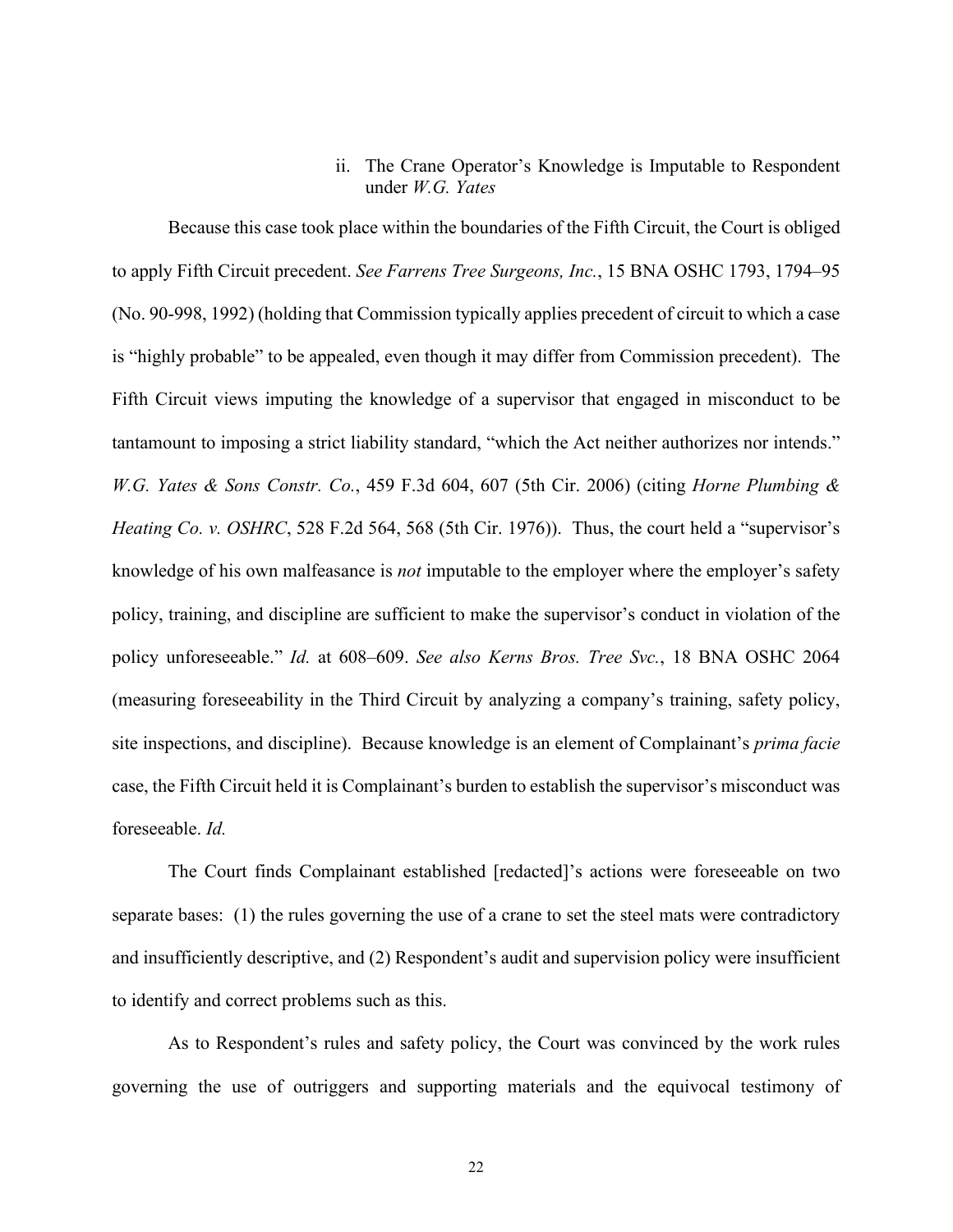Respondent's VP of HSE, Troy Pierce, on the issue. Under the Standard Operating Procedure for Cranes, there are two rules that appear to be in contradiction regarding the use of supporting materials. The SOP states, "Steel plates, pads, or timber mats shall be used under the outriggers of all cranes no exceptions." (Ex. R-19 at 1). Immediately following, another rule states, "In the event that the crane is on stable ground it is permissible to utilize the crane to place plates and mats only." (Ex. R-19 at 1). Although the second provision appears to be an exception to the very clear "no exception" rule immediately preceding it, Pierce attempted to explain the first rule applies to "lifting mode", whereas the second rule applies to "set-up mode". (Tr. 421). Pierce clarified this did not refer to any specific mode of the crane; rather, that "set-up" and "lifting" were separate phases of work. (Tr. 422–23). In either case, such a distinction is not found in the Standard Operating Procedures or anywhere else in the policies introduced into evidence. For that matter, the Court finds Pierce's explanation of the difference only confused the matter further.

 The SOPs do not discuss whether an operator can set his own mats when the crane is fully loaded with counterweights, nor do they dictate whether or how outriggers should be set up under such circumstances. (Tr. 185, 420, 424–25). In fact, according to [redacted], he noted he had moved cranes rigged with the jib and counterweights numerous times, set the mats with the crane in that configuration before, and the operating chart for the Liehberr crane has a chart for the crane to operate in that configuration. (Tr. 186). At a minimum, the Court finds Respondent's rules were insufficiently specific to govern the conduct complained of in this case. If the head of health and safety was not capable of clearly explaining the distinction—not to mention he admitted it was poorly written—it is certainly foreseeable an employee would have similar difficulties understanding and implementing the rule. *See Pride Oil Well Serv.*, 15 BNA OSHC 1809, 1815 (No. 87-692) ("[T]he real problem was that Pride had failed to formulate and implement adequate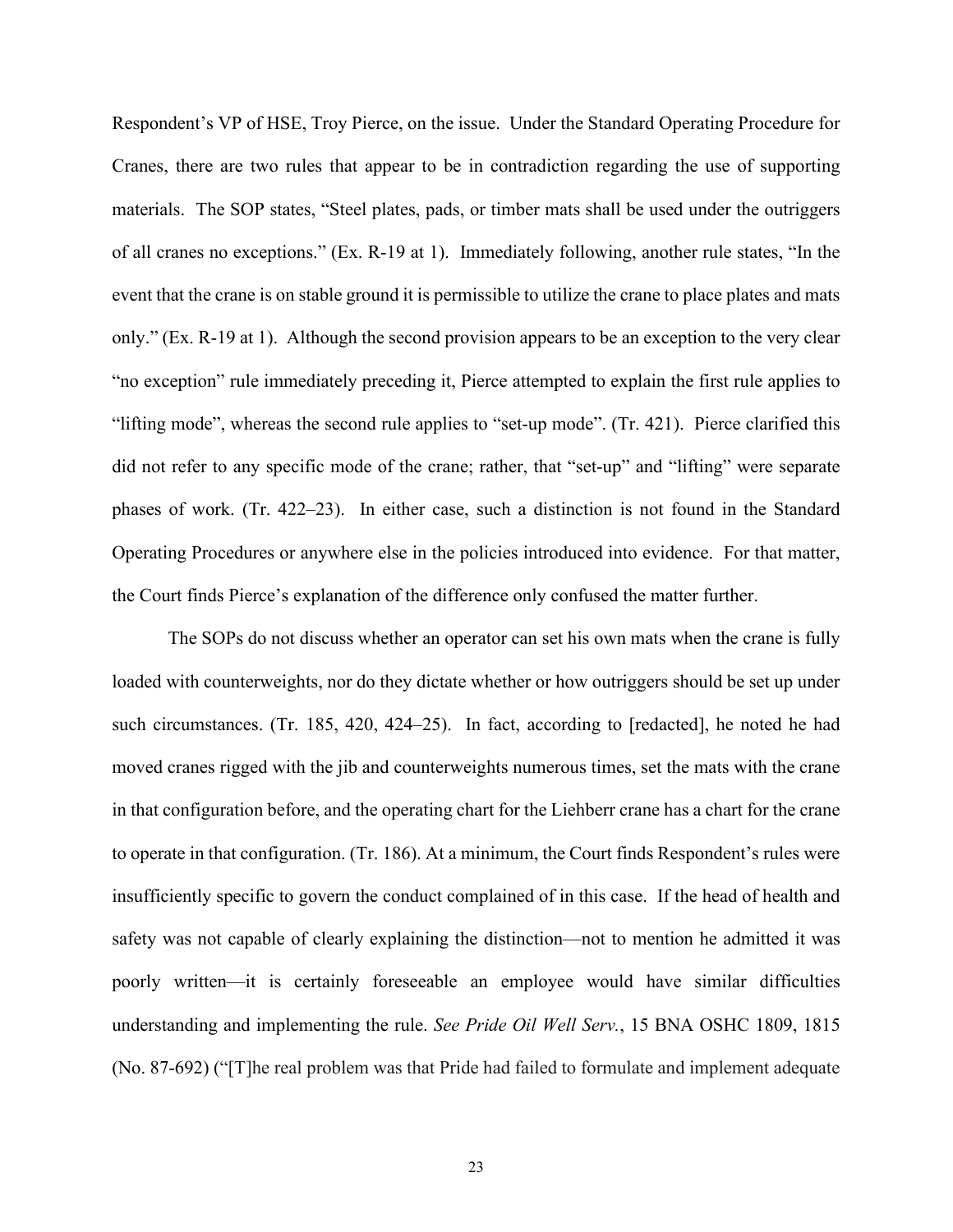work rules and training programs to ensure that [the employee] had been informed of the appropriate safety considerations.")

Further, the Court finds there was a lack of oversight and subsequent discipline with respect to Respondent's safety policy. Some employees testified that audits and inspections occurred; however, there was no documentation of these audits/inspections even though documentation was requested by Complainant. (Tr. 240–41). Thus, although lip service was paid to the policy of conducting audits and worksite inspections, the lack of any documentary evidence of these audits/inspections is telling. (Tr. 125, 197, 240–241, 437–438; Ex. R-25). According to Pierce, unless a member of management or a supervisor is at the worksite, then daily and/or weekly inspections will not be performed. (Tr. 441). In other words, the implementation of the policy is contingent upon whether Respondent opts to send a member of its management team to a particular worksite. Further, without evidence indicating how such audits/inspections are conducted, their scope, or their frequency, the Court is left to guess as to their efficacy and whether the policy is executed as written. *See, e.g., Dover Elevator Co.*, 16 BNAOSHC 1281, 1287 (No. 91–862, 1993) ("In evaluating the adequacy of a safety program, the substance of the program is determinative rather than its formal aspects"). As a testament to this fact, [redacted] testified he had never been disciplined—nor told it was a violation of policy—for using a fully loaded crane to set his own supporting mats.

Given the lack of clearly defined rules governing [redacted]'s conduct, the lack of evidence indicating Respondent performed audits/inspections of its worksites and the quality of those inspections, and [redacted]'s own testimony that he had not been disciplined or at least informed that utilizing the crane in such a manner was a violation, the Court finds [redacted]'s actions at the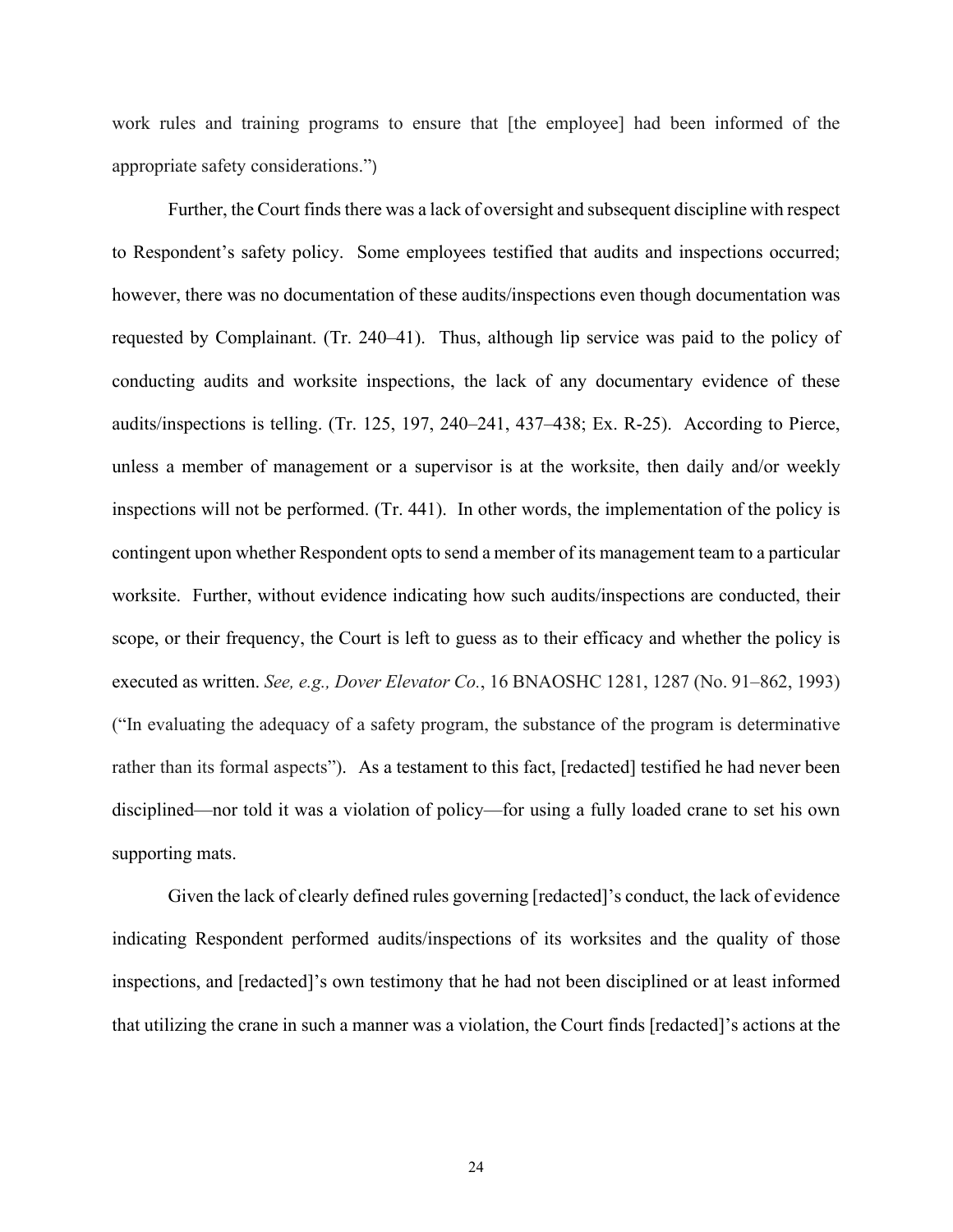Wal-Mart worksite were foreseeable. Accordingly, the Court finds [redacted]'s knowledge is properly imputable to Respondent.

#### **e. Respondent's Employees Were Exposed to a Hazard**

In order to establish exposure, Complainant must show that "employees either while in the course of their assigned working duties, their personal comfort activities while on the job, or their normal means of ingress-egress to their assigned workplaces, will be, are, or have been in a zone of danger." *Gilles & Cotting, Inc.*, 3 BNA OSHC 2002 (No. 504, 1976). In this case, there is no serious dispute about any of the crew members' exposure. Both Bucher and Rodriguez were in proximity to the crane as it tipped over. (Tr. 237). Further, [redacted] was seriously injured when he attempted to exit the crane as it was tipping and was struck by the pill ball attached to the cable. Accordingly, Complainant established employee exposure.

# **f. Respondent Failed to Establish Affirmative Defense of Unpreventable Employee Misconduct**

Under Commission precedent, to establish unpreventable employee misconduct, an employer must prove by preponderance of the evidence that it has: (a) established work rules designed to prevent the violation, (b) adequately communicated those work rules to its employees, (c) taken steps to discover violations, and (d) effectively enforced the rules when violations were discovered. *See American Sterilizer Co. ("AMSCO"),* 18 BNA OSHC 1082, 1087 (No. 91-2494, 1997). As previously discussed with respect to the question of whether [redacted]'s misconduct was foreseeable, the Court finds Respondent failed to have adequate work rules designed to prevent the violation and failed to take steps to discover violations of its own policy or the Act. As far as the evidence is concerned, Respondent has a program that looks good on paper, but is not carried out in practice. There is no evidence of audits or inspections that took place, which would identify how violations such as this are discovered and remedied. Nor, for that matter, is there any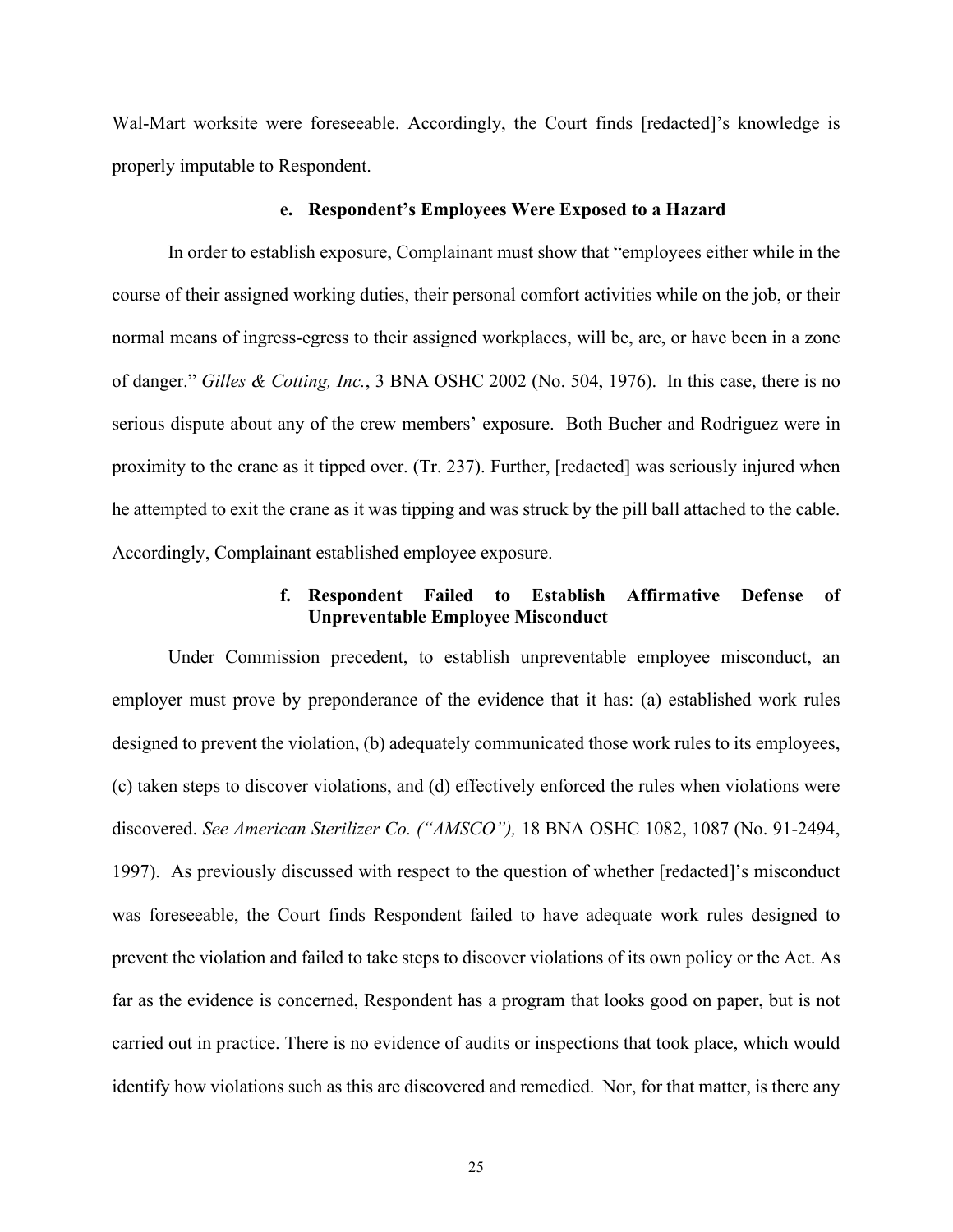evidence of disciplinary actions coming from the Corpus Christi yard, where this crew was stationed. Instead, there are a handful of disciplinary actions from San Antonio and one from Marshall, most of which deal with PPE violations and motor vehicle issues. (Ex. R-30). Respondent failed to prove the affirmative defense; thus, Respondent's affirmative defense is rejected.

#### **g. The Violation Was Serious**

A violation is "serious" if there was a substantial probability that death or serious physical harm could have resulted from the violative condition. 29 U.S.C. § 666(k). Complainant need not show there was a substantial probability that an accident would actually occur; he need only show if an accident occurred, serious physical harm could result. *Phelps Dodge Corp. v. OSHRC*, 725 F.2d 1237, 1240 (9th Cir. 1984). If the possible injury addressed by a regulation is death or serious physical harm, a violation of the regulation is serious. *Mosser Construction*, 23 BNA OSHC 1044 (No. 08-0631, 2010); *Dec-Tam Corp*., 15 BNA OSHC 2072 (No. 88-0523, 1993).

The cited standard is designed to protect against the possibility of a crane tipping over, which unfortunately happened in this case. As noted in the preamble to the final rule, "Crane tipover incidents caused by inadequate ground conditions are a significant cause of injuries and fatalities." 75 Fed. Reg. at 47931. [redacted]'s permanently disabling injury, which resulted from being struck by the pill ball and knocked to the ground from the tipped-over crane, illustrates this fact. Accordingly, the Court finds the violation was serious.

### **h. Penalty**

In calculating appropriate penalties for affirmed violations, Section  $17(i)$  of the Act requires the Commission give due consideration to four criteria: (1) the size of the employer's business, (2) the gravity of the violation, (3) the good faith of the employer, and (4) the employer's prior history of violations. Gravity is the primary consideration and is determined by the number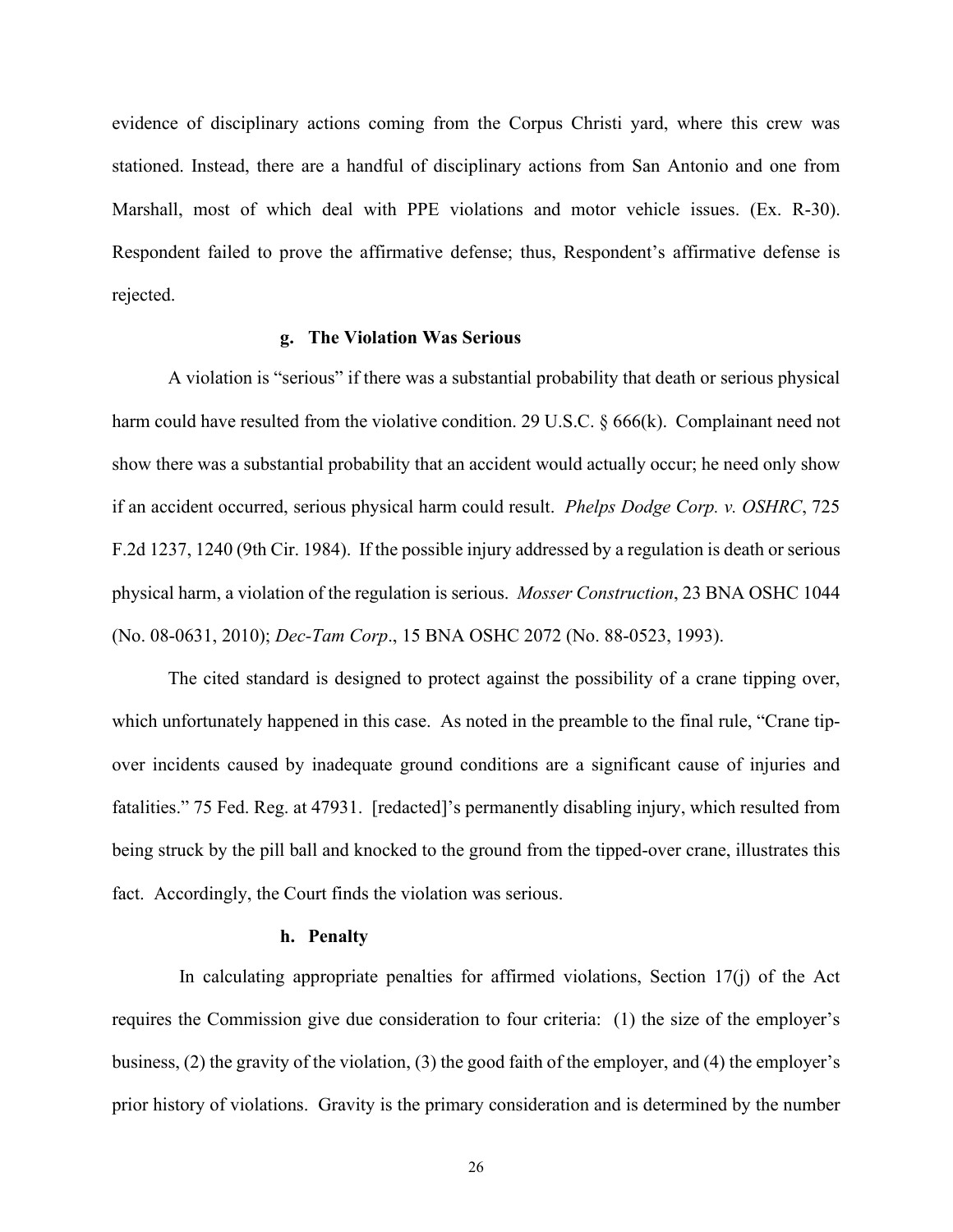of employees exposed, the duration of the exposure, the precautions taken against injury, and the likelihood of an actual injury. *J.A. Jones Construction Co.*, 15 BNA OSHC 2201 (No. 87-2059, 1993). It is well established that the Commission and its judges conduct *de novo* penalty determinations and have full discretion to assess penalties based on the facts of each case and the applicable statutory criteria. *Valdak Corp*., 17 BNA OSHC 1135 (No. 93-0239, 1995); *Allied Structural Steel*, 2 BNA OSHC 1457 (No. 1681, 1975).

Respondent is a large employer, with over 1300 employees. (Tr. 238). This incident resulted in a serious injury to one of its employees and exposed at least two others to equally serious, if not life-threatening, injury. The evidence shows Respondent has been inspected in the recent past and was issued serious citations for violations discovered in those inspections. (Tr. 237). Therefore, the Court gives no discount for size or history. Although Respondent pointed to its partnership with OSHA in the ABC OSHA Cooperative Safety program as justification for discounted penalties, the Court is not bound by such considerations as it determines penalties *de novo*. (Tr. 341–42). Given the seriousness of the injuries that resulted from this violation and the potential for other injuries to occur, the Court finds the penalty of \$12,675.00, as proposed by Complainant, to be appropriate. A penalty of \$12,675.00 will be assessed.

#### **ORDER**

The foregoing Decision constitutes the Findings of Fact and Conclusions of Law in accordance with Rule 52(a) of the Federal Rules of Civil Procedure. Based upon the foregoing Findings of Fact and Conclusions of Law, it is ORDERED that: